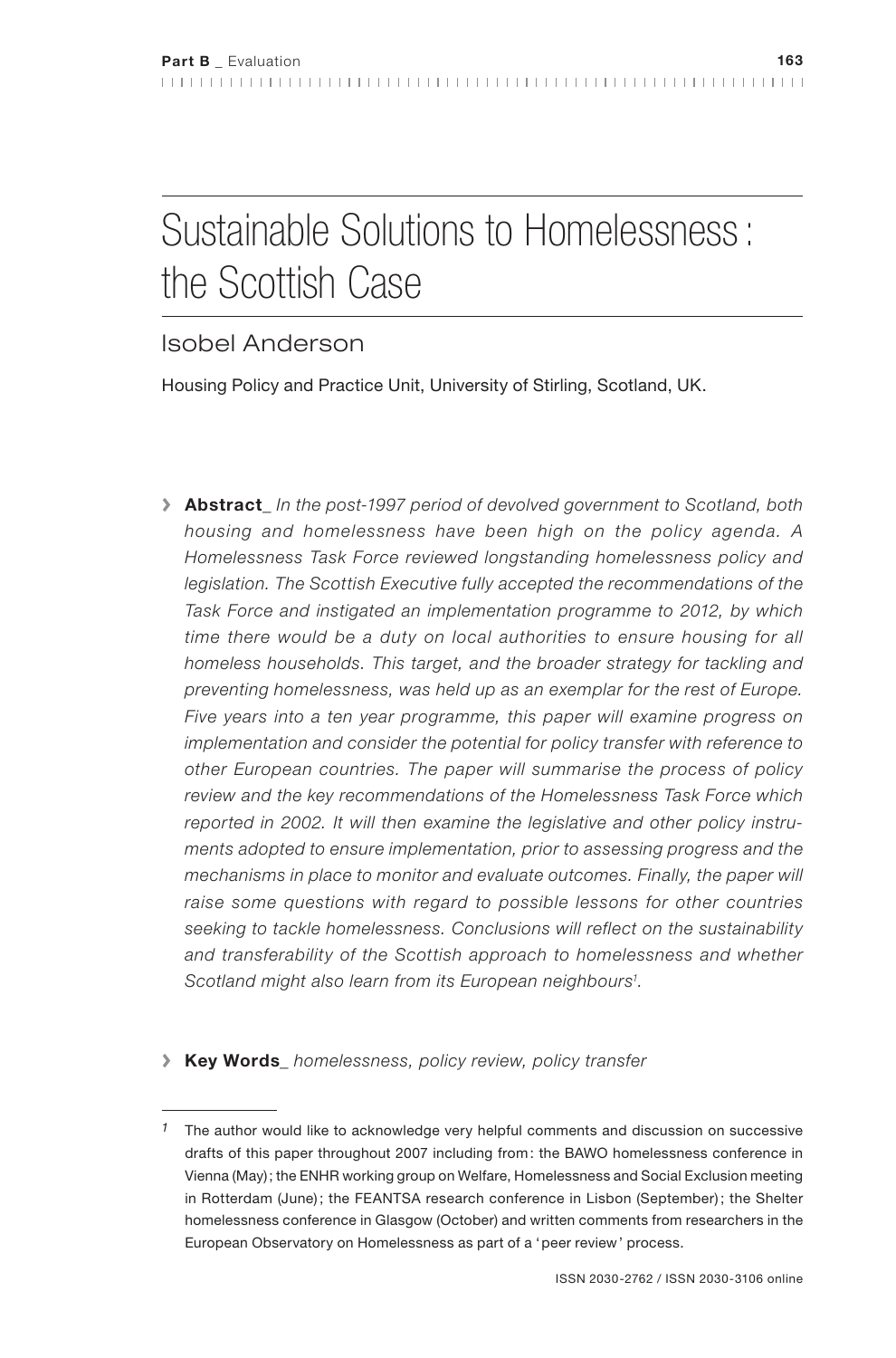#### **Introduction**

The post-2000 framework for tackling homelessness in Scotland attracted national and international attention from an early stage. Fitzpatrick (2004) provided a comprehensive analysis of the process of policy review (1999-2002) and early implementation (2000-2003/4) concluding that the distinctively Scottish agenda was both 'very ambitious' and 'radically different' from that of its English neighbour. A range of factors, including consensus across political parties and housing interest groups, as well as a high degree of commitment from Ministers and government in a recently created Scottish Parliament resulted in a significant overhaul of a framework which had been largely unchanged since its introduction in 1977. Goodlad (2005, p.86) examined the new framework in terms of its contribution to social justice in Scotland, noting that:

'On 6 November 2003 the Centre on Housing Rights and Evictions (COHRE, an international Human Rights NGO) awarded the Housing Rights Protector Award to the Scottish Executive for its homelessness legislation in recognition of its contribution to protecting human rights and safeguarding human dignity'.

Such an accolade, along with wider dissemination through European housing research and practice networks, undoubtedly contributed to the elevation of the new Scottish homelessness framework as some kind of exemplar for the rest of the European Union. However, only time would tell if the implementation of the new framework could live up to these high expectations. After summarising the evolution and approach of the Scottish framework, this paper seeks to provide an updated assessment of progress at the half-way stage of a ten year implementation programme. It then raises some questions about the possibilities for policy transfer and cross-national policy learning from the Scottish experience.

# **Policy Review and Recommendations: The Homelessness Task Force (1999-2002)**

This analysis covers the period 1999-2007, during which the Labour/Liberal Democrat coalition of the newly created Scottish Parliament undertook a major review of homelessness legislation which had been in place, largely unchanged, since 1977. Established in 1999, the Scottish Parliament was a creation of the UK Parliament at Westminster as part of the New Labour devolution programme. It has jurisdiction over all policy areas except for those 'reserved' as UK level matters: for example defence, immigration, the national economy and taxation/benefits.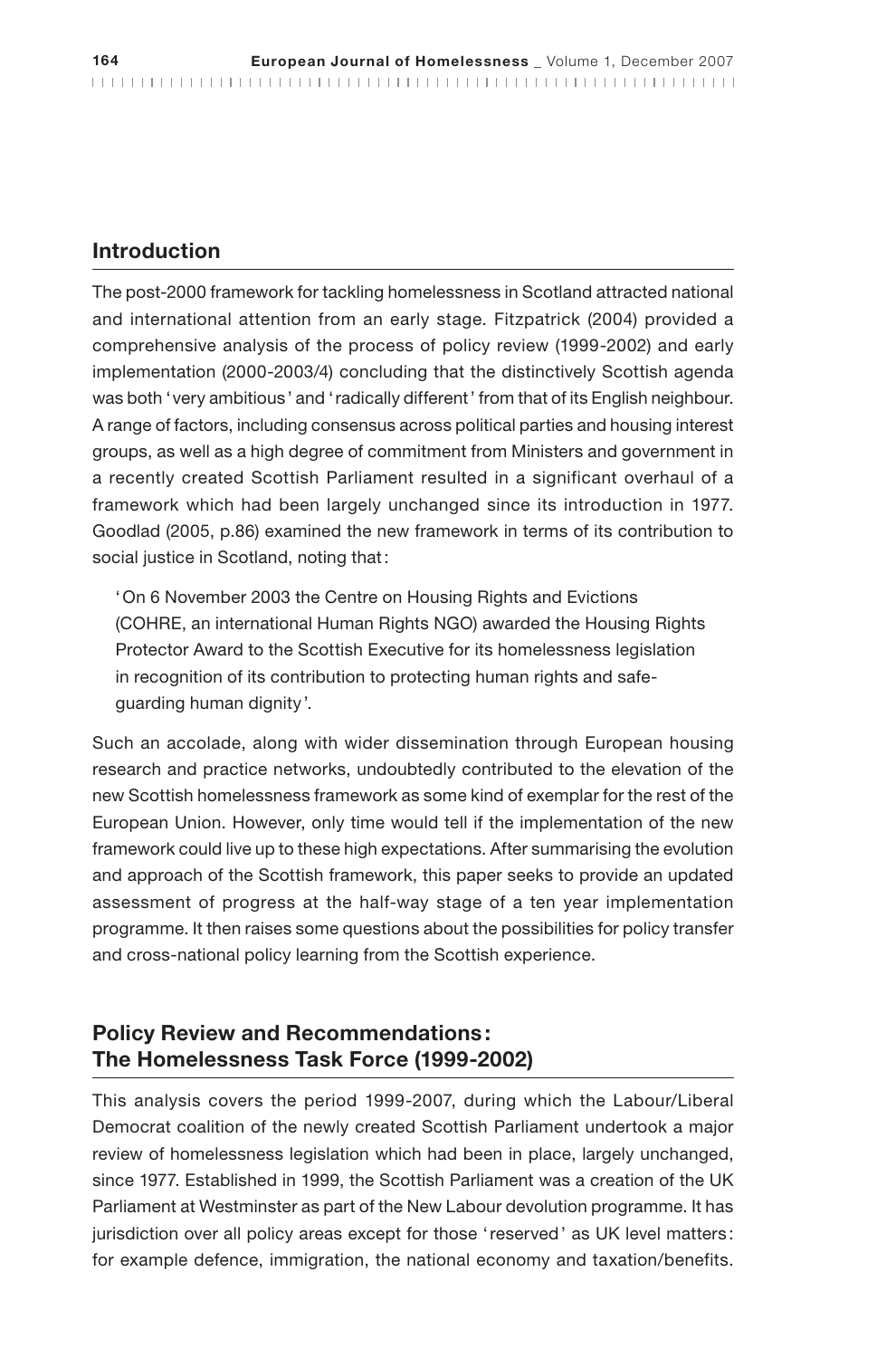Consequently, the Scottish Parliament has powers over policy and legislation in housing as well as social work, health, education and social justice. The first two administrations of the Scottish Parliament were New Labour/Liberal democrat coalitions. Arguably, however, the policy programme which developed on housing and homelessness, up to the elections in May 2007, was very much a New Labour initiative, with all relevant Ministers coming from the New Labour part of the coalition (see Kintrea, 2006, for a full discussion of housing policy review in Scotland postdevolution). The May 2007 election was narrowly won by the Scottish National Party which subsequently formed a minority Scottish Government and the implications of this political change are considered towards the end of this paper.

The legal and policy framework for homelessness which existed prior to devolution had been in place across England and Scotland since 1977 and was the focus of considerable research and debate over the subsequent decades (e.g. Drake, 1989; Evans, 1999). Designed at the peak of mass local authority housing in Britain, the framework placed a legal duty on local *housing* authorities to take action where individuals or households presented themselves as homeless or threatened with homelessness. The legislation did not, however, treat all homeless households equally. From its inception, local housing authorities were required to apply four 'tests' to those in housing crisis :

- 1. Is the household 'homeless' as defined in the legislation? It should be emphasised that the UK legislation incorporated a very wide definition of homelessness. Besides rooflessness, it included anyone who does not have housing which it is reasonable for them and their family to occupy and embraces almost all of the categories in the ETHOS framework (Edgar and Meert, 2005).
- 2. Is at least one member of the household in 'priority need' of accommodation, defined as:
	- a) Household with dependent children or an expectant mother?
	- b) Households ' vulnerable' due to old age, health, disability or other ' special reason'?
	- c) Household homeless because of an emergency such as a fire or flood?
- 3. Has the household become homeless 'intentionally ' (by deliberate act or omission which led to homelessness)?
- 4. Does the household have a 'connection' with the local authority to which they have presented (for example through residence or employment)? If the household does not have such a connection with the local authority to which it applies, it may be referred to another area for long-term housing (but the duty to provide 'interim' accommodation pending a decision and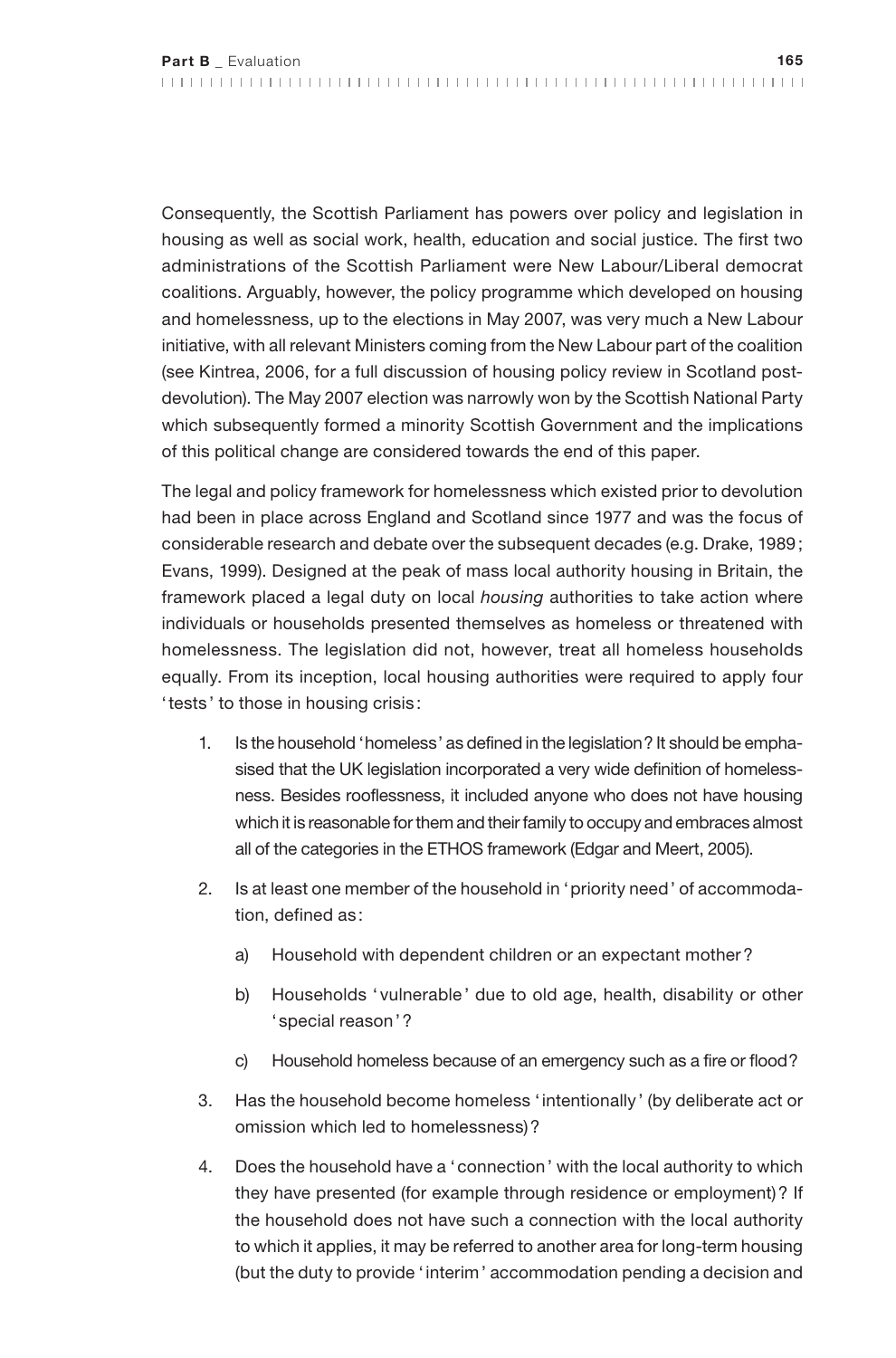'temporary ' accommodation until long-term rehousing can be secured, remains with the local authority to which the household applied).

Where homeless households met all four of the above criteria, the local authority had a duty to secure long-term accommodation and the most straightforward solution was the allocation of council housing from local authorities ' own stock or referral to an independent housing association. For many years, UK homelessness statistics indicated that the criterion which had the most substantial bearing on access to social housing through the homelessness route was the question of whether a household was considered to be in 'priority need'. Despite guidance requiring local authorities to look closely at the interpretation of 'vulnerability' most single people or couples of working age, who did not have evident and serious physical or mental health problems, were deemed to be 'non-priority ' and entitled only to advice and assistance, not to access to council housing. This division between priority and non-priority need became increasingly entrenched in the UK homelessness system. The economic restructuring of the 1980s precipitated a crisis of street homelessness among the 'non-priority ' households to which the statutory legal system was not designed to respond. This resulted in the development of separate 'Rough Sleeper Initiatives' during the 1990s, which were separately funded to deal with single homelessness, but which found that a high proportion of clients were vulnerable in all sorts of ways not fully covered by the existing legislation, or at least, not covered in ways always recognised by local authorities (Yanetta *et al* 1999; Fitzpatrick *et al*, 2005: Anderson, 2007).

By 1999 then, the new Scottish Executive was convinced that the 1977 framework was out of date and that Scotland needed a new homelessness framework for the 21<sup>st</sup> century. Simultaneously, the relative proportions of 'family' and 'single' homelessness had been changing in Scotland with single people eventually constituting a majority of those accepted as homeless. This was not the case in England, suggesting that the Scottish system had already become 'more generous' towards 'non-priority ' homeless households.

As a first step to change, the Executive commissioned a Task Force to conduct a 'root and branch' review of the nature of the homelessness problem in Scotland and the effectiveness of current responses, as well as to make recommendations for change. The Task Force was made up of representatives from central and local government, housing and support service providers, voluntary sector and campaign agencies which worked with/for homeless people and an academic (Fitzpatrick, 2004). The Task Force had access to administrative support from the Civil Service and a budget for research and evidence gathering visits. Indeed it commissioned and published 13 research studies to inform its deliberations (Fitzpatrick, 2001). The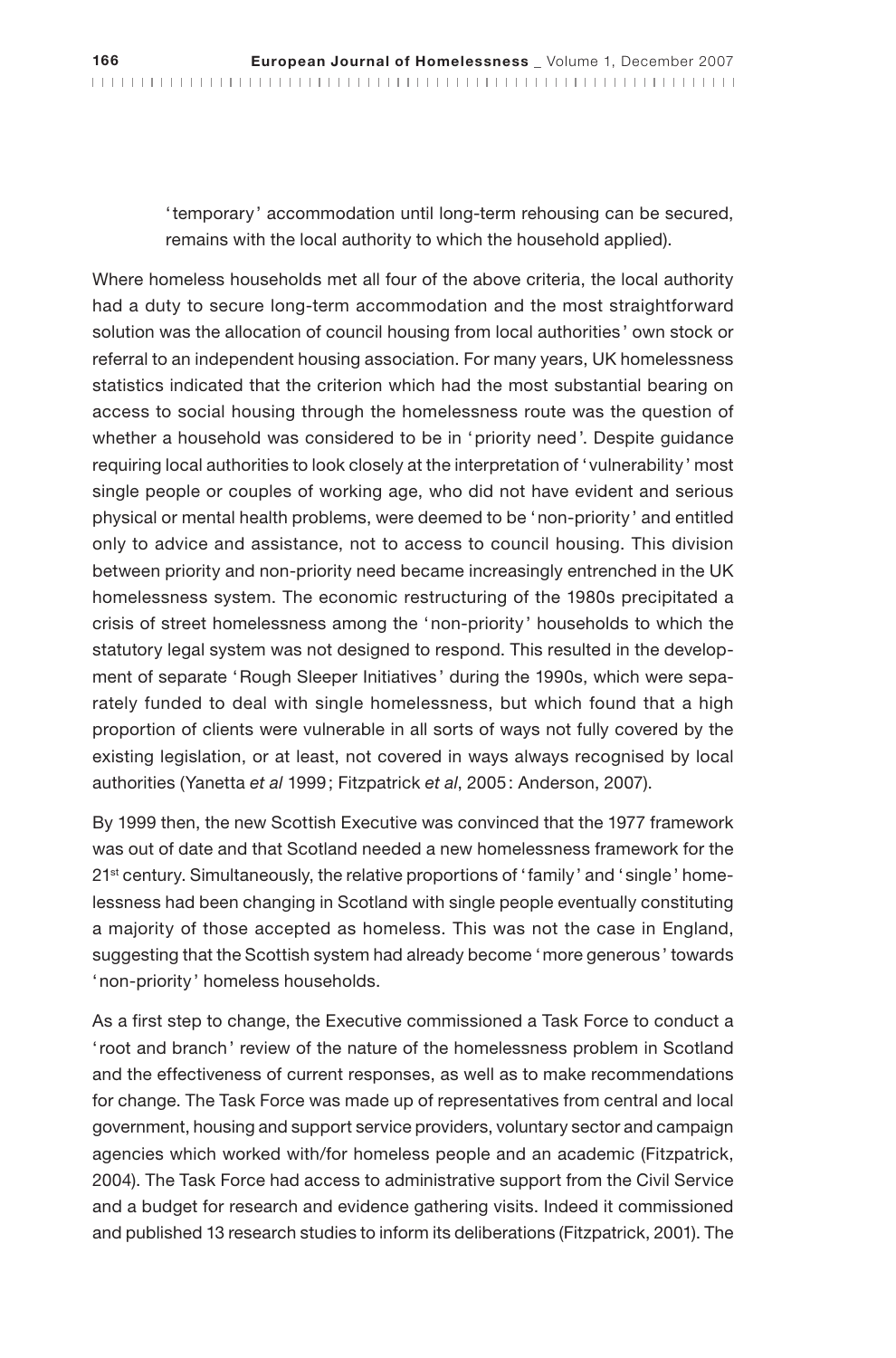HTF published an interim report in 2000 and its final report and action plan in 2002 (Homelessness Task Force, 2000, 2002).

Key recommendations from the interim report were incorporated into the Housing (Scotland) Act 2001, a wide ranging Act which set out the broad framework for the Scottish Executive's new housing policy and legislative programme (Office of Public Sector Information, 2001). The 2001 Act required local authorities to produce comprehensive strategies to assess the level of homelessness in their areas and develop appropriate multi-agency responses, with effect from October 2001. The 2001 legislation also placed an expanded duty on Scottish local authorities to provide *temporary* accommodation for *all* homeless households, both during the process when their application is assessed, and for a short period (typically 28 days) after a decision is reached on their application' with effect from 30 September 2002 (Scottish Executive, 2005).

Perhaps the most significant recommendation for legislative change was the phasing out of the longstanding differential treatment of households according to 'priority' or 'non-priority' need status by the target date of 2012. The HTF also recommended suspending the requirement to prove a 'local connection' with the area where households become homeless, and softening the impact of the 'intentionality' test by offering fixed-term (12 month) tenancies and support to deal with what ever 'act or omission' resulted in the decision that the household had become homeless intentionally (for example persistent non-payment of rent or serious breach of tenancy conditions). Essentially, the four tests of the 1977 legislation were reduced to one test – is the household homeless? Although not explicitly announced as a 'right to housing', this combination of measures would mean that by 2012 there would effectively be a duty on local authorities to ensure that all households in Scotland had some form of accommodation.

# **Programme implementation: the First Five Years (2002-2007)**

The mechanisms adopted for policy implementation included the important tool of legislative change ; continuation of a version of ' consensus governance ' of the programme ; and a raft of non-legislative financial incentives and guidance for practice. Goodlad (2005, p.88) identified ' a sum of £127m for spending in 2003/4-2005/6' on the broad range of homeless policy and service developments.

The HTF final report (2002) recommended the setting up of its own successor governance body, the Homelessness Monitoring Group (HMG), charged with monitoring implementation of the HTF recommendations. The HMG again comprised representatives from central and local government housing, health and social work services as well as key voluntary sector/campaign agencies and an independent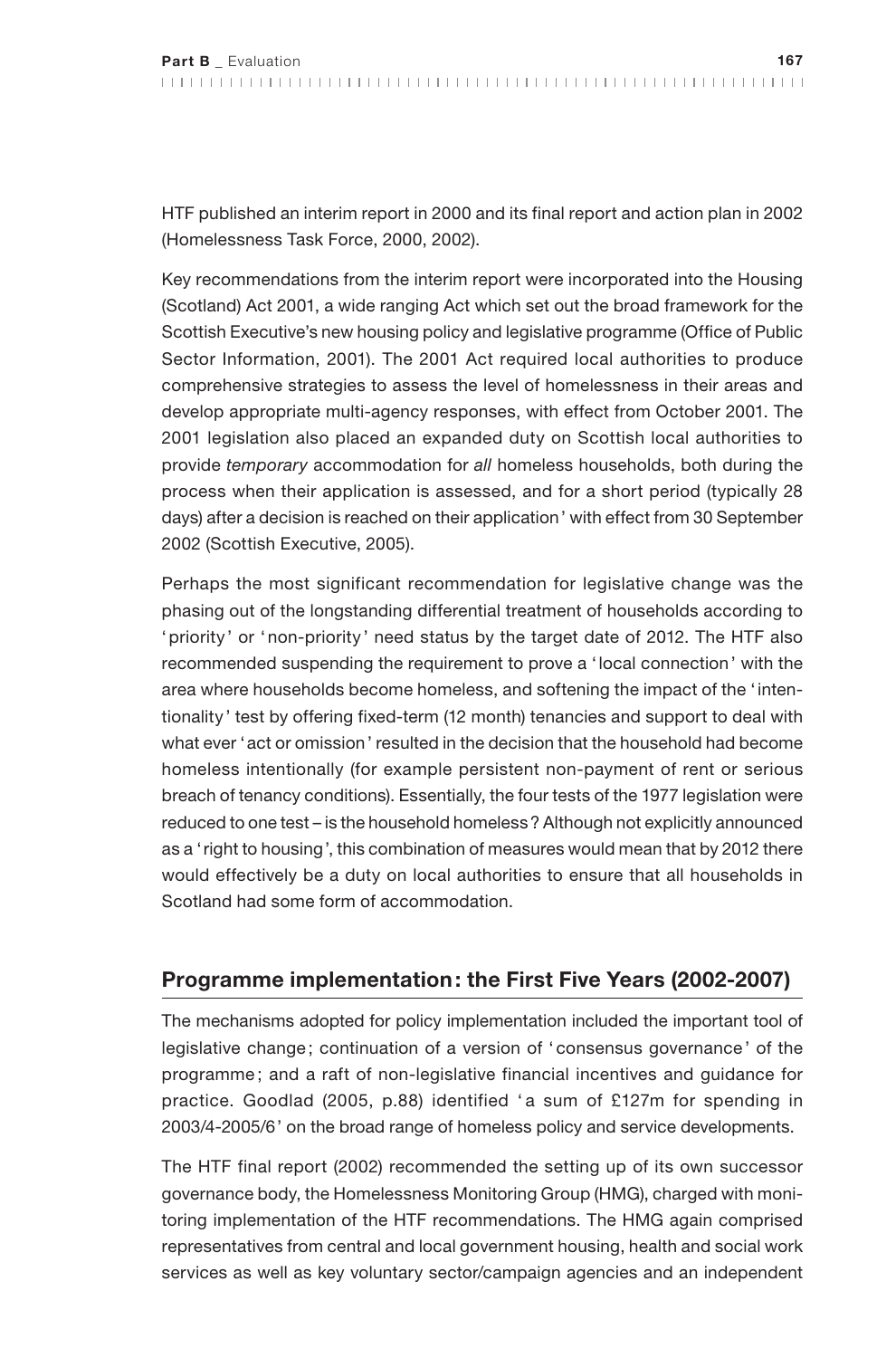academic. A core group of the personnel from the original Task Force remained on the Monitoring Group, with some new members joining. An important difference from the Task Force was that the HMG was no longer chaired by a Minister, but by a senior civil servant. While this may be appropriate for the differing nature of implementation compared to policy review, it arguably resulted in lower political profile for the successor body. A specialist team of civil servants took the lead on implementation at the national (Scottish) level, reporting activities to the HMG. Together the civil service homelessness team and the HMG group reported annually on progress across all 59 HTF recommendations (Homelessness Monitoring Group, 2004, 2005, 2006).

While the Homelessness Monitoring Group was given national level responsibility for overseeing the programme, implementation at the frontline was largely led by Scotland's local authorities as part of their statutory homelessness and strategic housing functions. Their partners in delivery included local authority social work services, Registered Social Landlords, the National Health Service and non-statutory providers of care and support services for homeless people.

The primary piece of legislation enacted to take forward the HTF programme of change was the Homelessness etc (Scotland) Act 2003 (Office of Public Sector Information, 2003). Section 1 of this Act (implemented with effect from January 2004) extended the statutory definition of priority need to include key groups of vulnerable single people whose status was previously the subject of discretionary judgement on the part of local authority officers, but for whom research (Fitzpatrick, 2001) clearly indicated a high risk of homelessness :

- All homeless young people aged 16 or 17 years
- Homeless young people aged 18 to 20 years, at risk of financial or sexual exploitation or substance misuse, or looked after by a local authority on or after school leaving age
- • Vulnerable adults with a personality disorder
- Those discharged from prison, hospitals, and the armed forces
- Those at risk of violence or harassment.

The Act also gave Scottish Sheriff Courts the discretion *not* to grant repossession to landlords seeking to evict tenants in cases where rent arrears were due to delays in receiving Housing Benefit payments (effective from July 2004).

The Homelessness etc. (Scotland) Act 2003 also set out the framework for achieving the long term goals of the HTF, with the ultimate aim of ensuring that by 2012, everyone assessed as being unintentionally homeless in Scotland would be entitled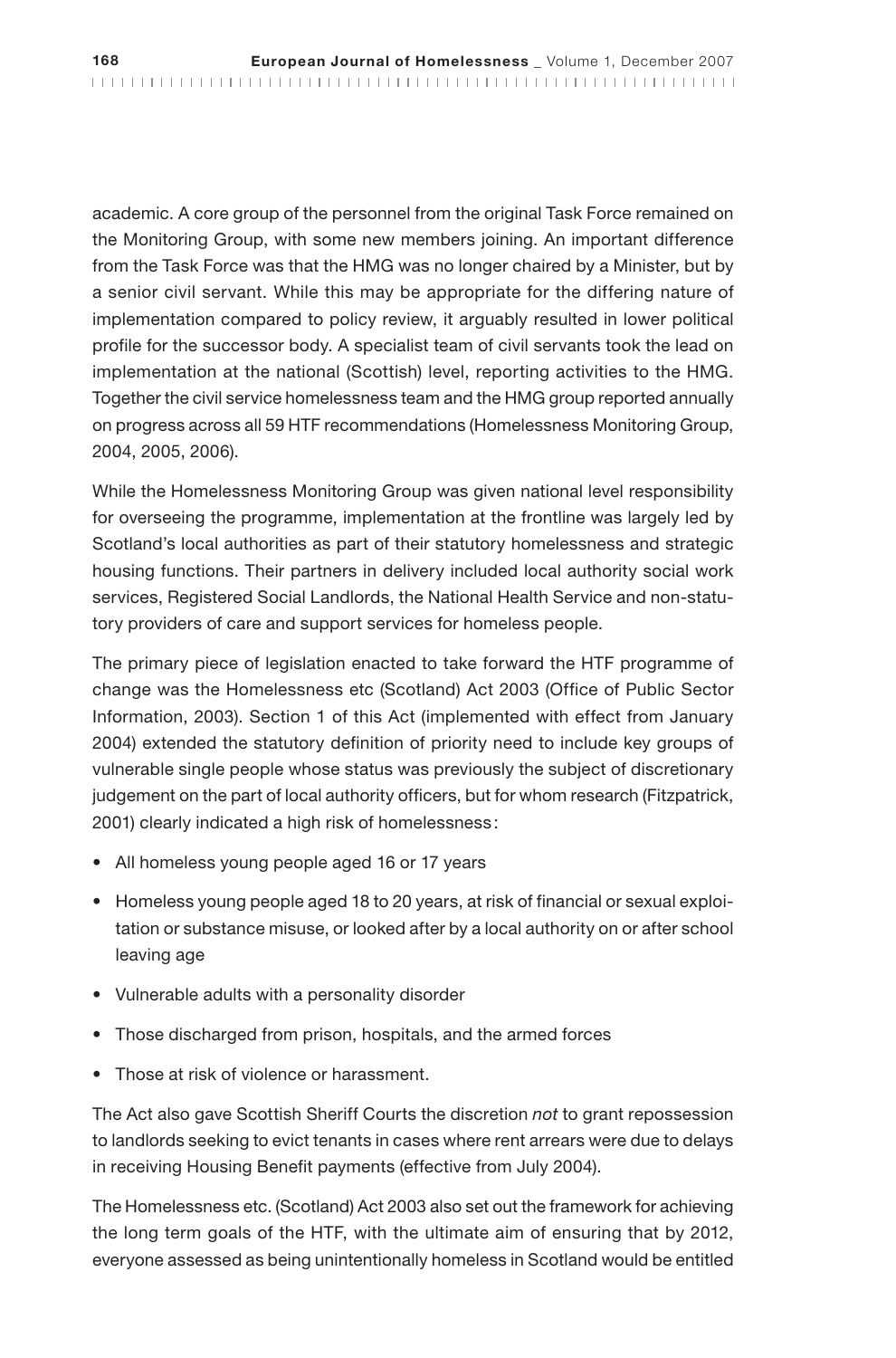to permanent accommodation. This would involve gradually removing the priority/ non-priority distinction and increasing flexibility regarding the local connection requirement. As recommended by the HTF, the Act made provisions to move to a situation where households found to be intentionally homeless would be provided with accommodation and an appropriate programme of support to deal with the 'intentional' action or behaviour which had resulted in homelessness.

A separate Unsuitable Accommodation Order was passed to prohibit the use of Bed and Breakfast hotels as temporary accommodation for homeless families with Children (Office of Public Sector Information, 2004). A consultation exercise commenced in January 2004 to seek the views of housing providers and other stakeholders on minimising the use of B&Bs to exceptional circumstances and only for a very short period of time (14 days). Local authority homelessness strategies were also to include proposals to eliminate the use of B&Bs for families. The final order was in place by the end of 2004.

In considering policy transfer or lesson learning, it is important to ask whether this is an appropriate approach which can both work in the Scottish context and offer some valuable principles for the international context. The remainder of this section will consider the available evidence on progress and outcomes at the mid-way point towards the 2012 target.

The Homelessness Monitoring Group produced three annual reports on progress (2004, 2005 and 2006) using a 'traffic light' system to summarise progress. At April 2006 only 8 out of 59 recommendations were recorded as Green (fully implemented) (Homelessness Monitoring Group, 2006). Just one recommendation was recorded as red (not started). This related to attempting to change the UK wide rule that tenants sent to prison may only claim housing allowance (Housing Benefit) for the first 13 weeks of their sentence. Thereafter, no assistance is paid, resulting in the likelihood of arrears, loss of the tenancy and homelessness on discharge from prison. The failure to make any real headway with the HTF recommendation to challenge this regulation reflects the limited influence of the Scottish Executive over Westminster reserved matters. The 50 remaining recommendations were at various stages of progress (amber) (Homelessness Monitoring Group, 2006) and some further comment can be made on the most significant aspects of 'the Scottish model'.

The first recommendation of the Task force was that the empowerment of homeless people be widely promoted and given practical effect in all activities, and this remains the area with least real progress. While the Regulation and Inspection regime has incorporated elements of ' customer feedback ' at the local level (Communities Scotland, 2005), and the umbrella agency for homelessness NGOs in Scotland has undertaken a study in relation to youth homelessness (SCSH, 2006), there has been no national government-led initiative either to document or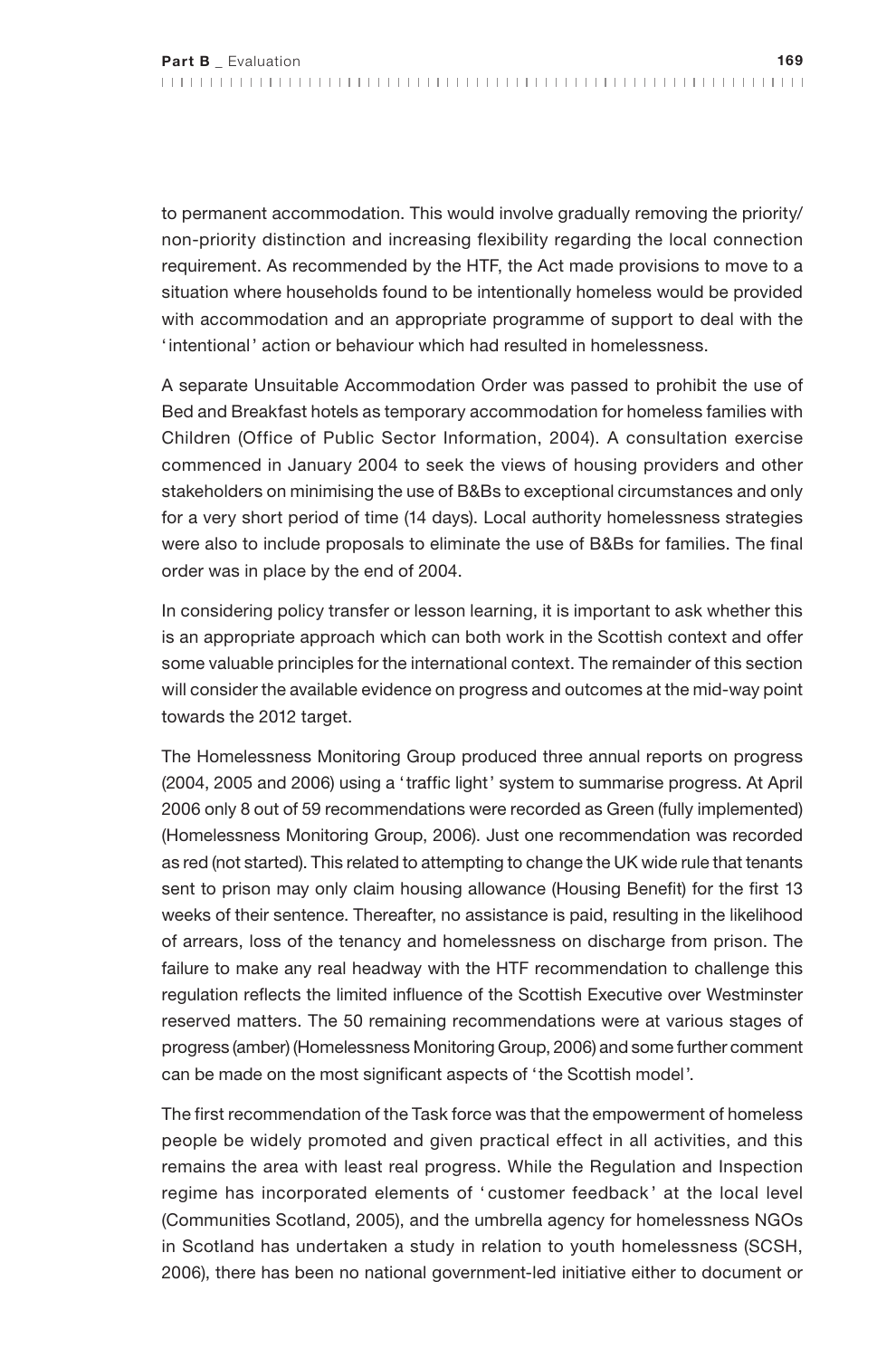develop meaningful change on homeless people's involvement in policy or practice. Instead, programme implementation has, ultimately, been driven by the powerful national-level stakeholder agencies.

The elimination of the priority need distinction was the recommendation which has caught international attention as approaching a 'right to housing' by 2012. Research was commissioned to model application figures and propose options for implementing this recommendation (Strachan *et al,* 2005a). The report noted that local authorities themselves needed to move to better modelling of the impact of change, which they had not been doing well prior to 2005. Nonetheless, in keeping with Task Force recommendations, a Ministerial Statement on the abolition of Priority Need was published in December 2005, setting a target for local authorities to reduce the proportion of 'non-priority' assessments by 50% by 2009 (Homelessness Monitoring Group (2006). Thereafter there would require to be a further gradual reduction in 'non-priority' assessments to zero by 2012 in order to fully meet the agreed target.

Local authorities argued for and were given discretion on how to implement the reduction in non-priority acceptances in accordance with local needs and supply in their areas (for example in deciding which categories of applicant such as young or vulnerable in some way would be brought into the wider safety net and when). This means that for the first time since 1977, Scotland accepted, for at least an interim period, the differential treatment of homeless people according to the local area in which they apply. While it can be argued that there was already 'de facto' (and de jure) discretion operating in the system, there is an important point of principal in terms of a national strategy seeking to enhance fairness in the system. An alternative strategy would have been to agree a national approach of expanding priority by, for example age and special needs, to ensure the most vulnerable/most at risk of homelessness were brought into the safety net earlier rather than later. That said, it is important to acknowledge the 'real world' pressures and dilemmas which constrained progress.

The Scottish Executive and Homelessness Monitoring Group identified resources to allow two experienced homelessness strategy officers (from local government) to operate at the national level in order to support local authorities in meeting their targets of expanding priority need acceptances to 50% by 2009 and to 100% (thereby abolishing the non-priority distinction) by 2012. A newsletter produced by these officers admitted that progress was slow; that authorities were waiting to see what others did; and that there was a wish for further guidance (Nolan and MacLean, 2007). While this key HTF recommendation probably merited a stronger lead from Central Government and the Homeless Monitoring Group, fundamental problems of housing supply (Bramley *et al*, 2006) will also have constrained the capacity of local authorities to implement the strategy.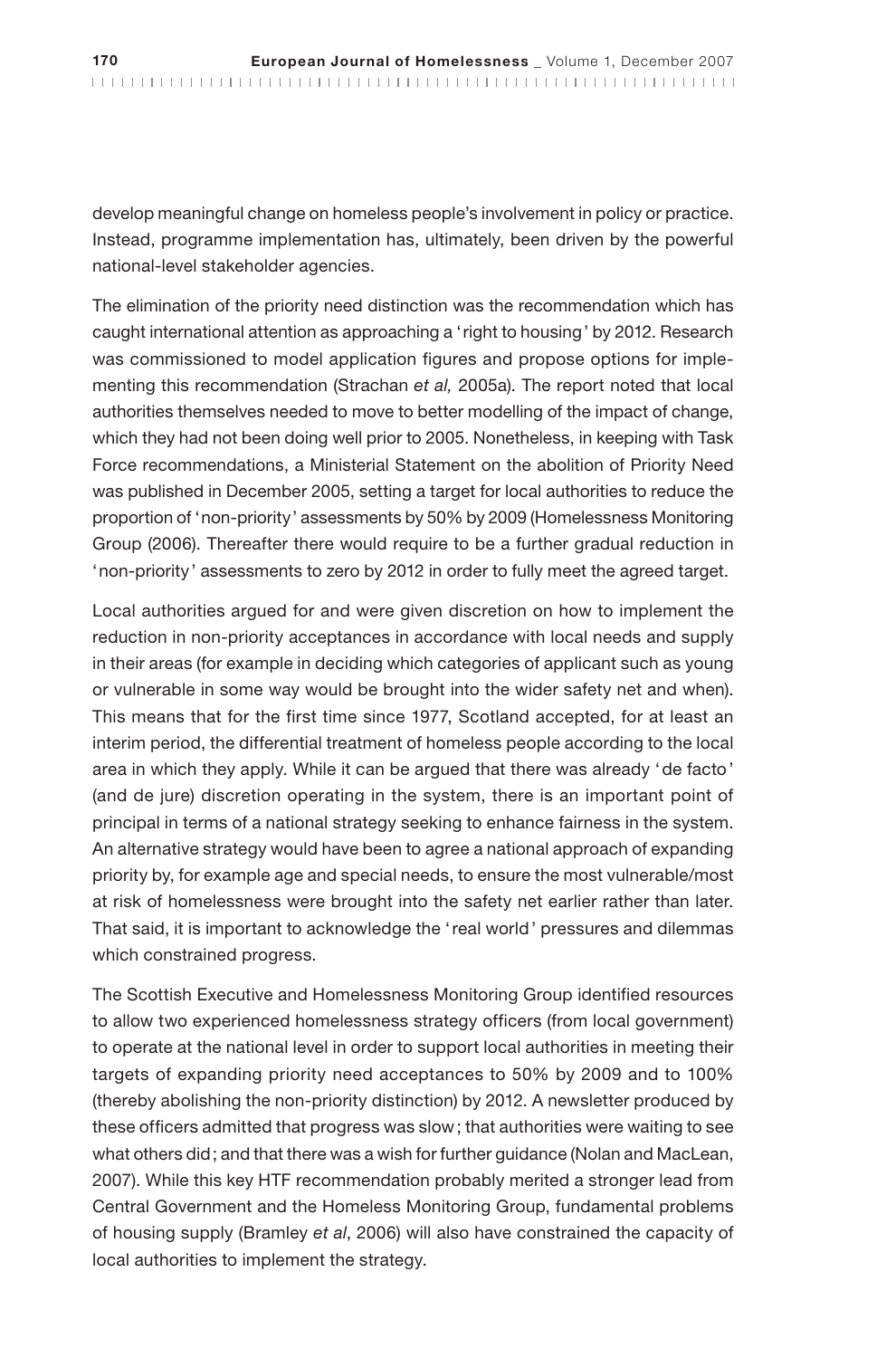Early research commissioned to support implementation of the HTF programme showed that referrals from one local authority area to another (on grounds of *lack of local connection*) accounted for just over 1% of households in priority need (Strachan *et al,* 2005b) and suggested that implementation of the suspension of the local connection requirement could have been relatively straightforward. However, delay in implementation, combined with the potential impact of discretionary criteria for expanding priority need acceptances has resulted in this aspect of the recommended programme becoming more contentious than it might have been. An internal update from the Homelessness Monitoring Group (2007) confirmed that the umbrella group for local authorities (COSLA – Convention of Scottish Local Authorities) had withdrawn support for the suspension of the local connection provisions.

New research was also conducted to identify the causes of intentional homelessness and the support needs of households in these circumstances (Rosengard *et al,* 2006). This study found that only 3.8% of priority need households were considered intentionally homeless (no figure was given for non-priority households, as the intentionality test is only implemented with respect to households found to be in priority need). Moreover, the research identified a downward trend in 'intentionally homeless ' decisions, possibly reflecting the overall progressive national strategy. The main reasons for such decisions were eviction for rent arrears and having given up suitable accommodation. Most local authorities were not routinely investigating the support needs of intentionally homeless households, although these were not found to vary significantly from those of other homeless households. Some authorities already offered intentionally homeless households temporary accommodation and support in ordinary housing or specialist/hostel accommodation. The Supporting People programme provided important funding for support, although some households required formal social work support or specialist health care, and some were resistant to accepting support. Models of support for those deemed intentionally homeless needed to be related to the specific needs of households rather than seeking a simplified solution to ' intentionality ' which the research indicated did not exist (Rosengard et al, 2006). At the time of writing, no firm timetable for implementation of this recommendation had been agreed.

The Homelessness Monitoring Group (2006) identified a number of key criteria to be monitored as part of the process of assessing progress on programme delivery:

- number of households applying as homeless
- number assessed as homeless
- % households placed directly into permanent accommodation
- number experiencing repeat homelessness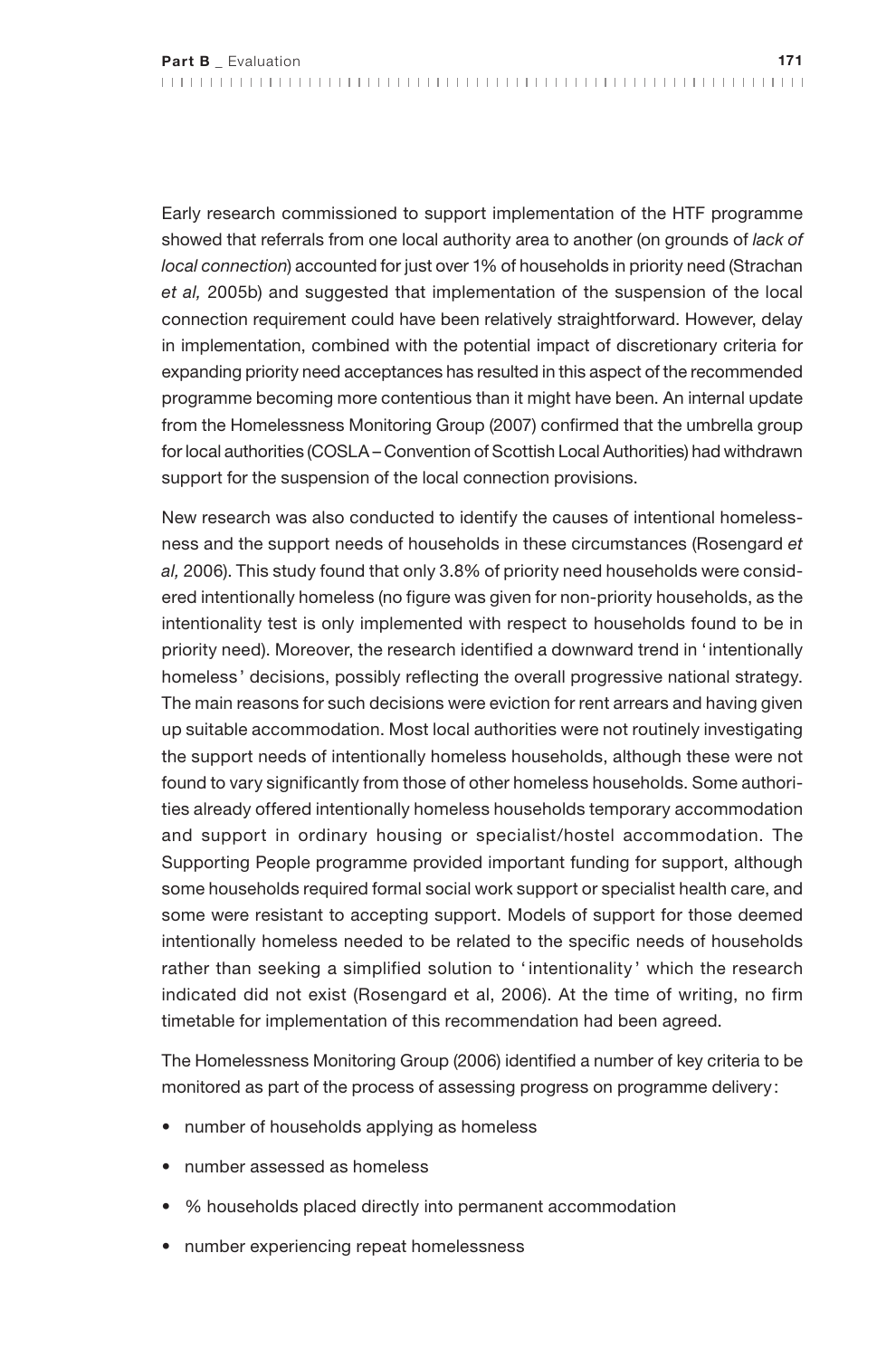- • households/families in B&B
- time taken to deal with cases
- indicators of customer satisfaction.

The Scottish Executive's own statistics (2007a) allow some analysis of changes in outcomes up to 2005/6. Firstly, the number of households applying as homeless increased from around 45,000 per annum in 2000/1 to over 60,000 in 2005-6. However this was likely to reflect improved recording and the widening of the homelessness safety net during that period. Nevertheless, the recorded increase in homelessness represents a significant challenge for the Scottish programme. Similarly, the number of households in temporary accommodation doubled from around 4,000 at March 2001 to 8,500 by March 2006. Only 2,954 of those were households with children. However, most (60%) were offered temporary tenancies in ordinary social housing with only 17% in hostels and 17% in B&Bs. Only 3% of total acceptances were placed in Bed & Breakfast accommodation (as at December 2006, only 93 households with children or a pregnant woman were accommodated in B&Bs).

Besides the legislative change, local authorities were expected to embrace the prevention of homelessness within their strategies. Research by Pawson *et al* (2007), argued that homelessness prevention should become *more* important as Scotland moves towards the 2012 target. So far prevention strategies were limited and largely experimental. Many focused on tenants facing eviction and individuals facing discharge from institutions. Mechanisms in place included early warning procedures/protocols, family mediation and tenancy sustainment schemes. This has been quite different to the approach in England where prevention (rather than widening the safety net) has been a core strategy in reducing statutory homelessness. However, this has raised concerns around possibly undermining the core legislation by attempting to use preventive measures to 'manage' or control the level of homelessness acceptances.

The separate, Supporting People, programme is also an important tool in terms of funding support services for homeless people. In 2005/6 the programme funded support for 170,500 clients across Scotland, or 4% of the adult population (Scottish Executive, 2007b). While the largest client category (49%) was older people, homeless people or rough sleepers made up the second largest category (20%). More than 50% of clients in all categories received support in mainstream housing, and more than 50% received support on a permanent/open-ended basis (ranging from a few hours a week to 24 hour support).

Lipsky (1980) first recognised the extent to which frontline ' street level bureaucrats' can influence policy implementation, and staff in housing agencies have a key role in delivering the 2012 framework. A survey of staff in local authorities, RSLs and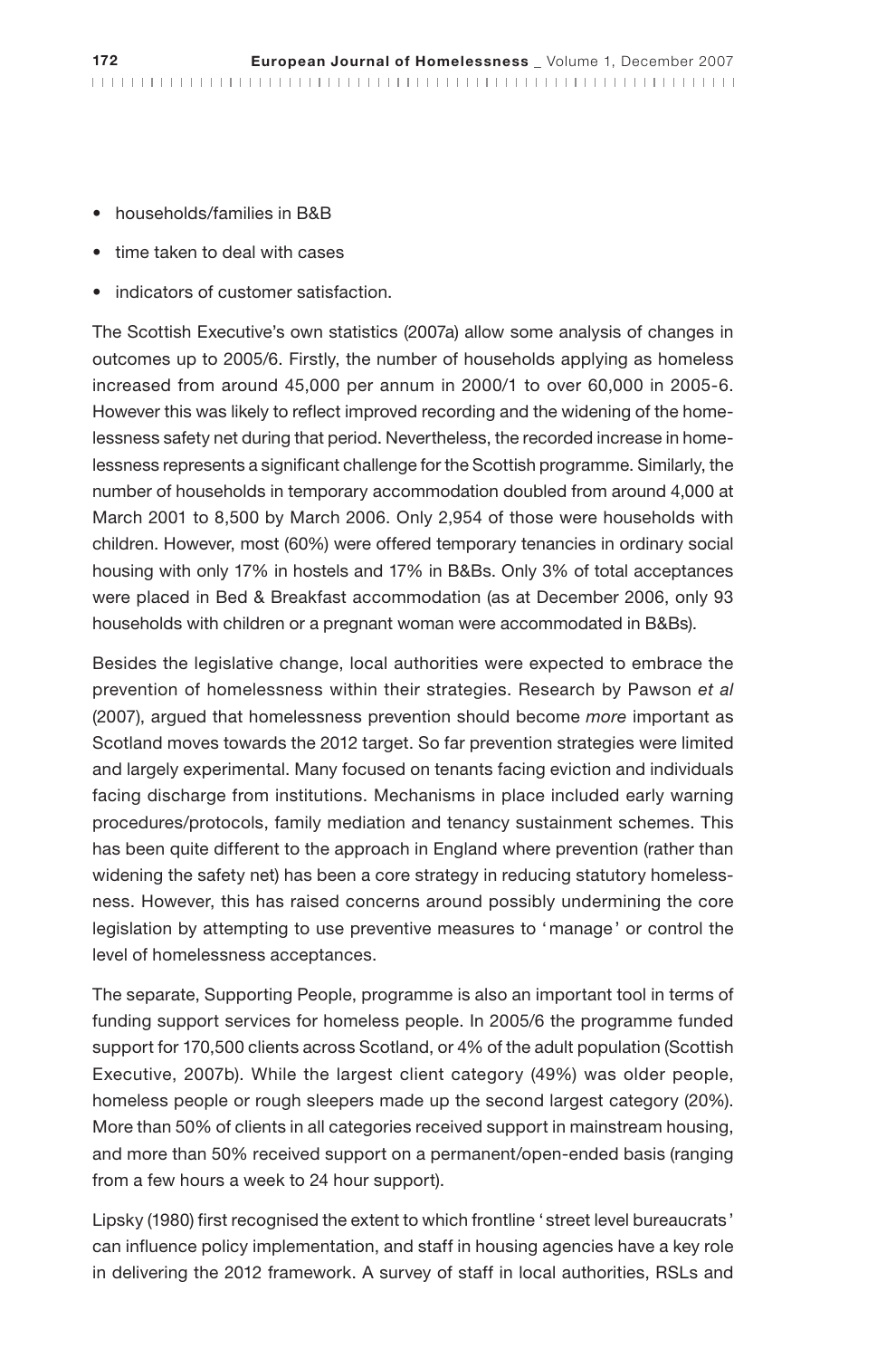voluntary sector agencies working with homeless people found a high level of general support for the policy/legislative programme (over 90%), but some dissent on the detail (Jardine & Bilton, 2006). More than half of respondents felt the abolition of local connection and non-priority need was unfair. That is to say, key staff still made judgements about the relative merits of different homeless households. This related to views of nearly three quarters of respondents that the new legislation would make it more difficult to 'achieve balanced communities' in lettings policies and demonstrates the complexity of detailed implementation compared to the more idealistic nature of the national strategy and the process of its development.

While significant progress has been made then, there are also some indications that local authorities are struggling to deliver on aspects of what was initially a very high profile policy programme very much reflecting the complex practical challenges of implementation in the real world.

# **2007 – a Year of Change?**

The 2007 elections to the Scottish Parliament resulted in The Scottish National Party<sup>2</sup> gaining the highest number of seats in the Parliament (47) but having to form a minority administration, thereby constraining its capacity to implement policies which were not supported by at least some of the opposition parties. This could result in some stability in relation to implementation of policies set in motion by the previous New Labour/Liberal Democrat coalition. The SNP appointed a more streamlined cabinet with the Deputy Leader becoming Secretary for Health and Well-being and the housing/homelessness brief falling to a Minister for 'Communities and Sport'.

Local government councillors in Scotland were also elected by proportional representation for first time in 2007, resulting in dramatic changes in local politics. For example, where Labour had long dominated local government, it controlled only three of the 32 Councils after May 2007. Further, a high proportion of new, less experienced, councillors were elected for the first time. Together, these political changes in the lead agencies for implementation of the homelessness programme may present some challenges for service delivery and central/local government relations over the next four years.

The SNP renamed the Executive or Administration in power, the Scottish Government, and publicly confirmed commitment to the 2012 homelessness target, with a switch of emphasis to service delivery (Scottish Government, 2007a; Chartered Institute of Housing, 2007). At the time of writing, new arrangements to

*<sup>2</sup>* The Scottish National Party campaigns for Scottish independence from the rest of the UK but is broadly a progressive/centrist party in relation to social and economic policy.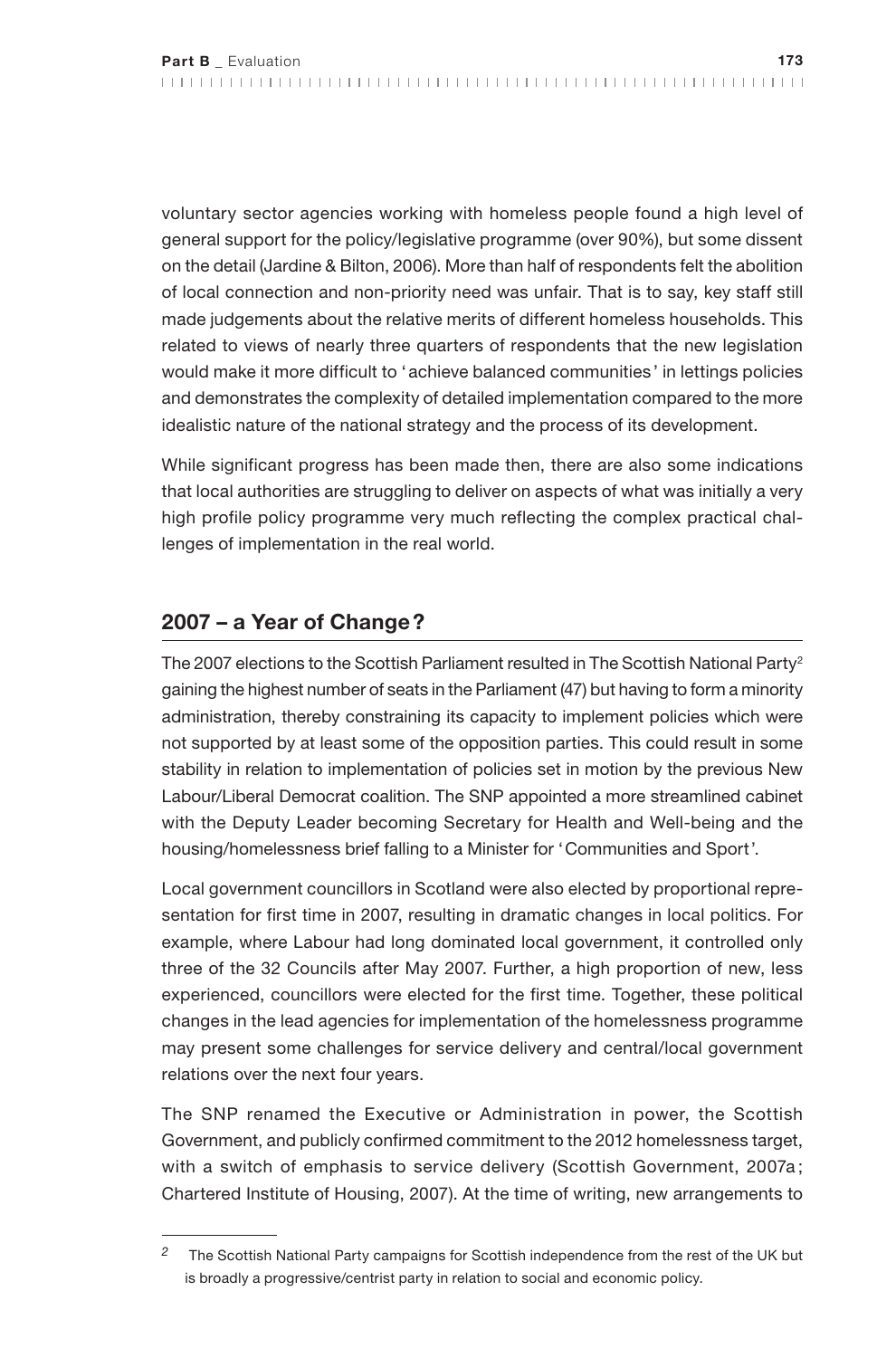reconstitute the Homeless Monitoring Group and its functions were being set up. A Housing Supply Task Force, to be chaired by the Minister, was launched with a remit to look at land supply and planning issues for housing. Other early proposals included a Scottish Housing Support Fund (to provide financial assistance to those struggling to purchase their first home); reform of subsidy to social housing (though recognising an overall need for increased public funding for more affordable housing); improved joint working on housing and health; a review of regeneration, including the role of Communities Scotland; and a commitment to the eradication of fuel poverty. A consultation paper on the Scottish Government's more detailed proposals on housing was published on 31 October (Scottish Government, 2007b) with responses due by 25 January 2008. The paper argued that greater use of the privately rented sector could offer more choice for homeless people, although there was no discussion of affordability or how associated needs for housing support would be met in this tenure.

It is still too early to fully assess what will be the implications of political change for the Scottish homelessness model but the broad framework does not appear to be imminently at risk. What will be important is whether the Scottish housing policy community is able to maintain a sufficiently high policy profile for homelessness with the new administration.

# **Some Issues in Considering Policy Transfer/learning from the Scottish Homelessness Model**

### *The Scottish legislation and the development of national strategies to prevent homelessness*

So does the Scottish framework offer a model for other nations? This is a highly complex question but some preliminary comment can be offered at this stage. This section discusses three broad issues which emerge from the Scottish framework in relation to the development of national homelessness strategies.

Firstly, although the HTF can be characterised as a 'rational' (after Simon, 1957) and fundamental review of homelessness policy, it did not in fact start from scratch with a blank sheet of paper. In many ways the process was much more incremental (after Lindblom, 1959) as Scotland (and indeed the whole of the UK) had 30 years of previous policy, practice, research and debate from which to draw for the review process. The key policy change of abolishing the priority/non-priority distinction was one which had been hotly debated in policy and research circles for many years (see for example Anderson & Tulloch, 2000, commissioned for the Homelessness Task Force). Arguably it was the change of government from Conservative to Labour/Liberal Democrat, combined with the additional impetus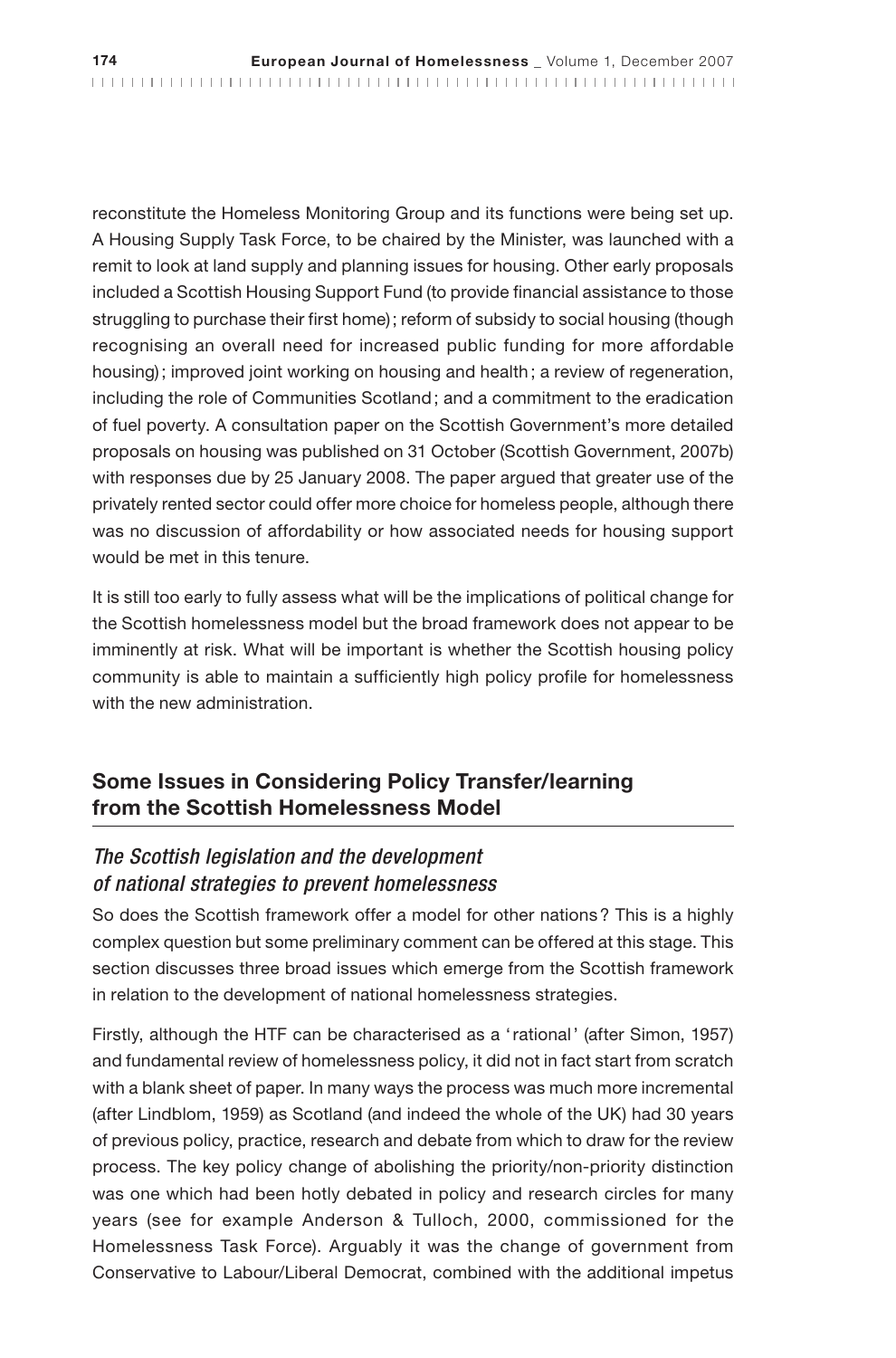given to housing policy as one of the main areas of devolved government which allowed the Scottish campaigners to achieve greater success in achieving policy change than their English counterparts (see, for example, Fitzpatrick, 2004 for a comparative analysis between Scotland and England, and Fitzpatrick & Jones, 2005 for a discussion of the more coercive approaches to street homelessness in England). Two emerging questions then would be whether other European countries had an adequate research base for evidence-based policy change? And the extent to which a similar ' head of steam ' could be to generated to provoke similarly momentous policy change if the opportunity arose?

Secondly, the Scottish homelessness programme has been very much a housing-led solution to homelessness, albeit with significant emphasis on multi-agency working to support resettlement. Effective implementation hinges on the power and ability of local authorities to find sustainable housing solutions for homeless households. Traditionally this has been achieved by allocating housing from the pool of social housing. At 26.5% of the total dwelling stock, Scotland still has a higher proportion of social housing than the rest of the UK, although less than, say, the Netherlands. So the second transferability question arises around the capacity of central or local government to (a) ensure a sufficient supply of suitable housing; and (b) ensure a degree of enforcement upon landlords to rehouse homeless/formerly homeless households in their rented stock. For example the Scottish legislation includes provision for official referral of homeless households to other social landlords (Homelessness etc. Scotland Act, 2003). To what extent is this feasible or desirable in other European countries? The case of Austria, for example, suggests that regions such as Vienna which control a good supply of social rented housing may well be able to implement such a strategy but this may not be the case in other regions which take a very different approach. The Netherlands has a high proportion of social rented housing, but appears to give relatively limited priority access to vulnerable homeless households. Of course joint working and sufficient resources to provide adequate support services to vulnerable tenants is also crucial to a sustainable housing-led solution to homelessness. It may also be relevant to note that Scotland (indeed the UK) has a recognised 'housing profession' and a professional body (the Chartered Institute of Housing) which is active in developing and promoting good practice to frontline service providers on housing and homelessness.

Thirdly, the Scottish model is based on a ten year programme which is a relatively long time span in contemporary politics and reflected the early confidence of the post-1997 New Labour UK regime (which subsequently won two further UK-wide general elections and was still in power in 2007). The model was based on *consensus*  across the housing policy community (central and local government, housing associations, NGOs and support service providers) for a long term, sustainable approach. At the party political level, with proportional representation a relatively new phenom-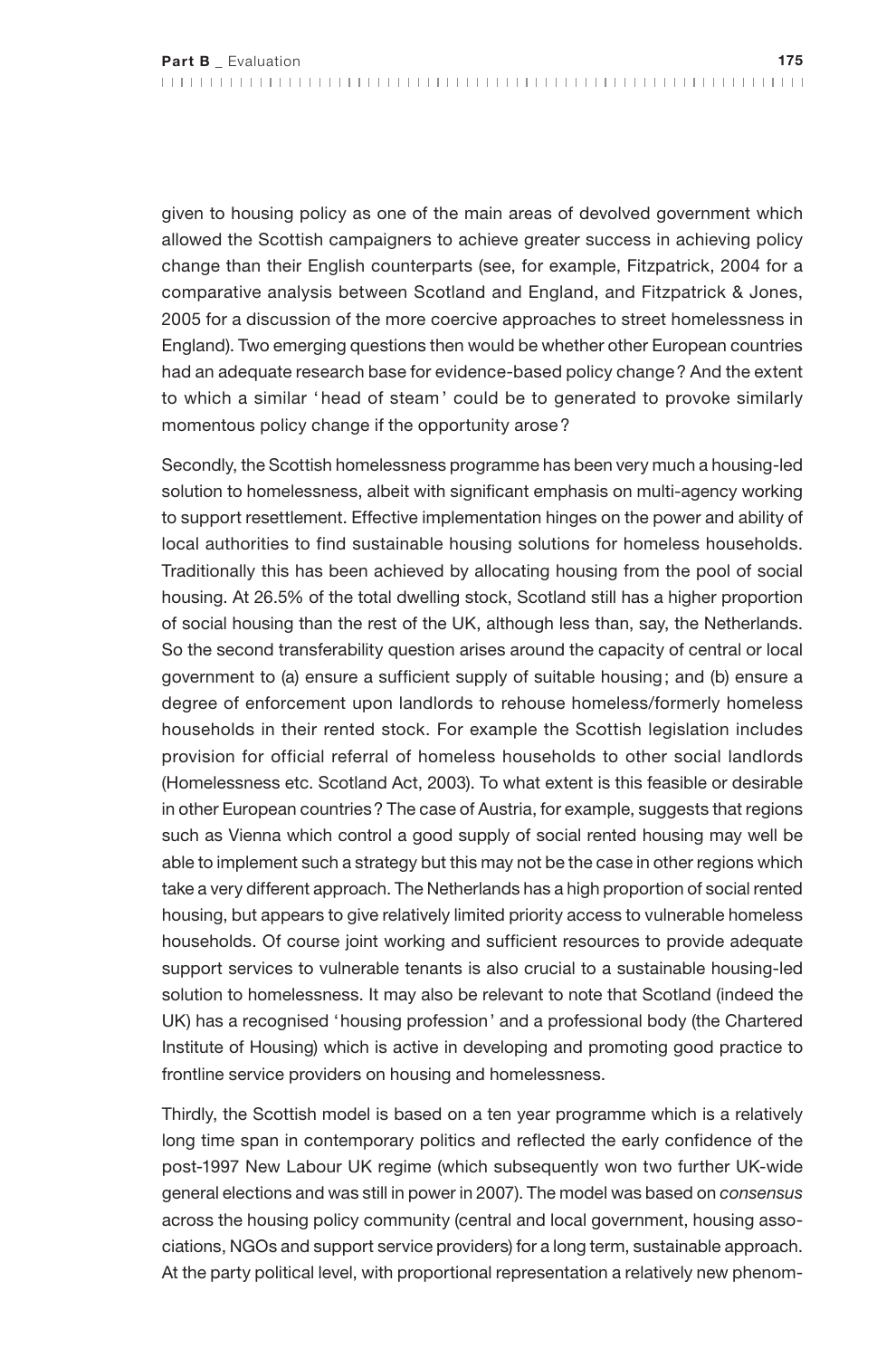enon in Scotland, the nation should perhaps look to some of its European neighbours to learn about consensus politics and coalition government over the long term. Countries such as the Netherlands may well provide a useful model here. However, the wider question would be to what extent other European countries can build sufficient consensus for a realistic, long term programme which will at least treat all households fairly, and at best minimise the impact of homelessness on the lives of those who experience such a crisis at some point in their housing careers.

#### *Issues arising from the Scottish homelessness model*

Looking at the possible practical application of the Scottish model to other EU countries, a further set of themes emerge. Firstly, the question of what might be meant by a right to housing and how this could be implemented needs to be considered. It must always be remembered that the Scottish Executive/Government has never explicitly described the Scottish model as offering a right to housing for all. Rather, the practical reality of the new framework can be broadly interpreted as coming very close to giving such a right to most Scottish households if they find themselves in the position of being homeless. This is very different to the more recent legal changes in France which explicitly attempt to achieve an enforceable right to housing, albeit that there appear to be very significant constraints with respect to the practical implementation of the new law (see Loison, this volume). In comparison, Italy has no national government involvement in homelessness which is largely seen as a poverty issue rather than a housing-led initiative. In contrast, in Denmark and Norway, strong welfare regimes effectively mean that housing rights are not a key campaigning issue, although homelessness remains a cause for concern amongst the most marginalised groups in Norway. Ireland has completed a review of homeless policies and the revised Government strategy on homelessness has rejected an explicit rights based approach. It aims to ensure that from 2010, long-term homelessness and the need for people to sleep rough will be eliminated. The risk of a person becoming homeless will be minimised through effective preventive policies and services, which include strengthening locally based partnerships between statutory and NGO agencies and the development of rental accommodation schemes and other social and affordable housing options.

The potential difficulties in implementing a housing-led strategy in countries with a limited public housing sector must also be considered. In the German case, for example, there is a need for more effective instruments to control the allocation of private housing, and rights in relation to homelessness only allow for the provision of temporary (not permanent/long term) accommodation. Moving beyond housing there is an increasingly widely recognised need for support as part of ensuring sustainable solutions for some homeless groups. This may be achieved through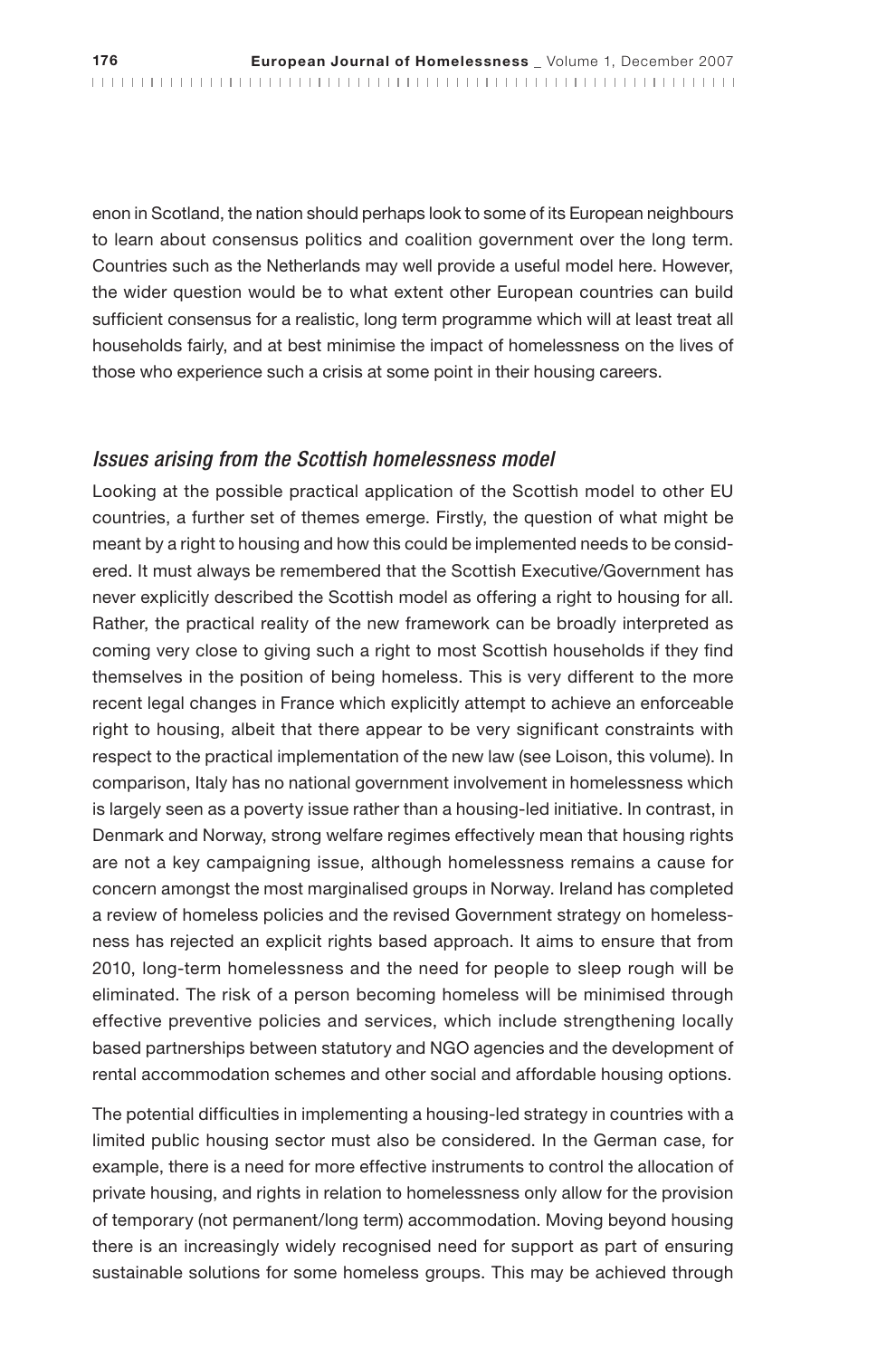the definition of specific vulnerable groups or by funding targeted support as needed, within a broader definition of homelessness/vulnerability. The link between social support and homelessness appears to be still embryonic in places. Mediation approaches are being developed in France and in the UK, homeless households are just one of a number of groups which compete for the finite resources allocated to the Supporting People programme.

In most EU countries local authorities will be the key agencies responsible for implementation of homelessness strategies and it is important to discuss which policy mechanisms may be available for local delivery/implementation, in comparison to the Scottish approach. The notion of a Homelessness Task Force/Homelessness Monitoring Group depends on the recognition of the key roles of different stakeholders (local and national state; interprofessional working across housing, health and social work; involving the NGO sector and potentially private sector providers). Success of such a model also depends on the willingness of this range of agencies to work together towards achieving consensus (and almost inevitably compromise) in order to work towards agreed national and local approaches. The existence of a clear regulatory framework for social housing/homelessness through Communities Scotland provides a separate mechanism for performance monitoring and review. Separate mechanisms exist for regulation of health and social care services and England also has well developed regulatory regimes.

For those countries where central government approval or review of local homelessness strategies is not currently in place, this could only be made effective over the long term by building consensus across both political parties and professional organisations/service providers. Eventually, it may be feasible for most EU countries to evolve towards some kind of phased strategy with targets to reduce or 'end' homelessness in a defined period as has happened in Ireland and Finland. Some degree of consensus on the need to eradicate homelessness at the level of the European Parliament or Commission would strengthen the case of those agencies seeking to raise the profile of homelessness policy and strategy at the national and local level across member states.

## **Conclusions**

#### *Homelessness and the future role of social rented housing*

Ultimately, the Task Force programme is a 'housing-led' solution to homelessness and was never going to be a cheap policy option. Progress continues to be constrained by an overall lack of sufficient affordable, secure, good quality housing and support, irrespective of the latest proposals for increasing use of the private rented sector (Scottish Government, 2007b). The question of adequate resources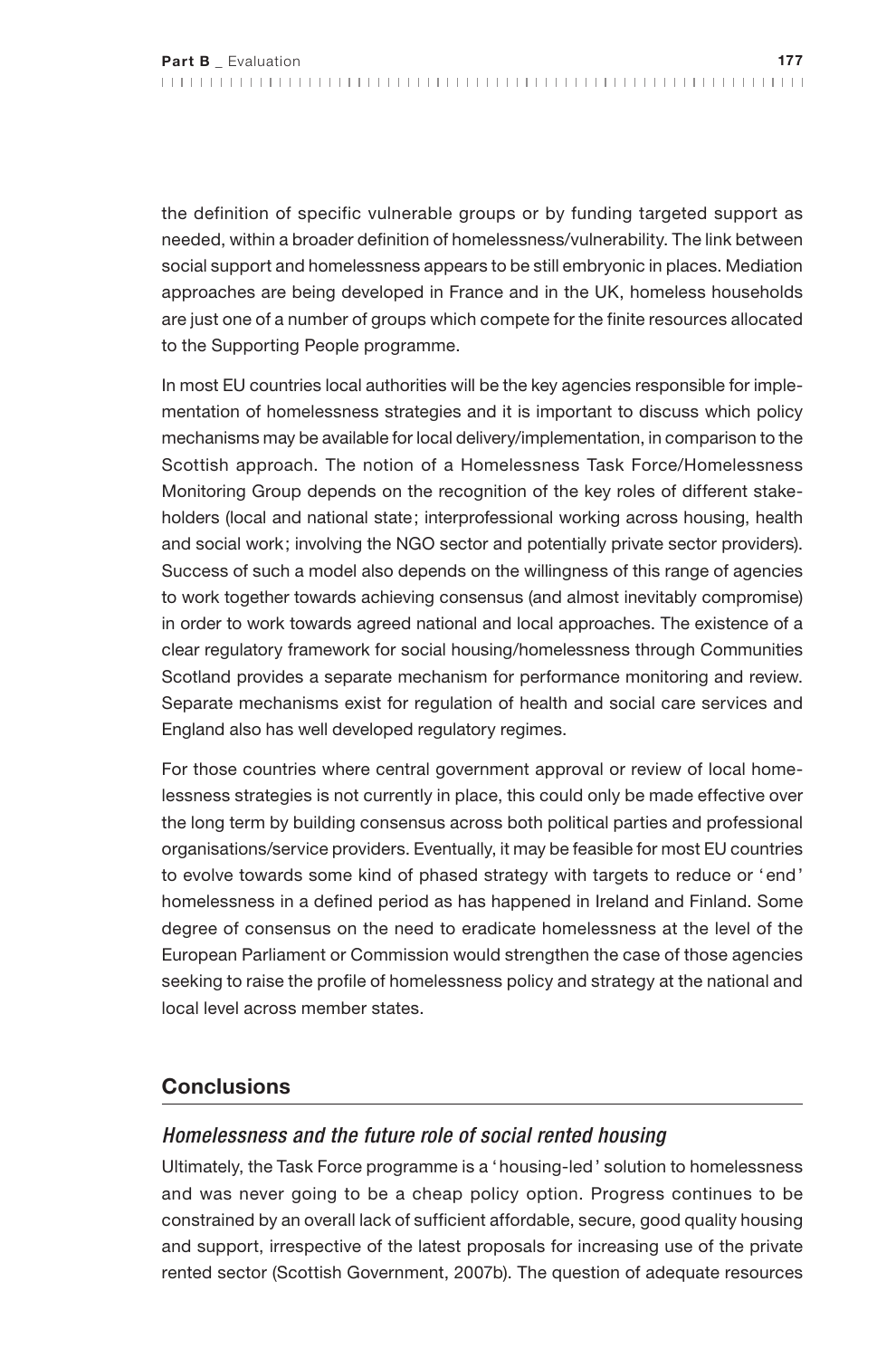for the programme remains and Scottish devolution remains limited by the economic constraints set by the UK treasury (Kintrea, 2006). There also seems to remain some uncertainty over the overall requirement for additional housing in Scotland. In their housing need and affordability model for Scotland, Bramley *et al*'s (2006) approach takes account of new households unable to buy, migration, owner occupiers needing to move into social renting and the existing backlog of unmet need. Indeed, the updated model was designed to better respond to delivery of the 2012 homelessness objectives. Bramley *et al* (2006) estimated a net annual need of 8,045 units of affordable housing for Scotland in 2005 (up from 6,860 in 2003), although there was excess stock in some local authority areas. Looking forward however, net need was projected to fall and surpluses were projected to increase, which in theory would assist delivery of the homelessness programme goals. The SNP Government recognised the overall shortfall in new housing in Scotland and proposed expanding the overall supply of new houses to at least 35,000 per year by 2015 (Scottish Government, 2007b).

Notwithstanding the impact of the Scottish homelessness programme, the future role of the social rented sector has been under review in both Scotland (Newhaven Consultancy, 2006) and England (Hills, 2007). Prior to the 2007 election, the Scottish Executive embarked on an 'internal review' of social housing through a series of workshops with representatives of local authorities, social landlords and other key stakeholders. The discussions revealed complex issues around changes in demand for social housing, perceptions that the sector was increasingly stigmatised, and that the increased proportion of lettings to homeless households constrained any broader housing role, such as implementing renewal and regeneration and helping to nurture balanced/sustainable communities (Scottish Executive, 2007c; see also Busch-Geertsema, this volume). The role of social housing had changed significantly over the previous 30 years, not least due to the impact of sales to sitting tenants and reductions in overall investment. Issues around land pricing and ineffectiveness of affordable housing planning guidance constrained the ability to develop new housing. A key tension emerged between the broad consensus to support homelessness policy but also an awareness of its impact on an already vulnerable and marginalised housing sector.

Fletcher (2007) builds on the findings of research by Newhaven Consultancy (2006) to take forward the views of the Chartered Institute of Housing on current research and issues for future development. Fletcher acknowledges an underlying downward trend in demand for social housing but argues this is dependent on the impact of the homelessness programme. However, looking at the composition of social housing tenants, Fletcher accepts the trend towards housing single adults without children, single pensioners and lone parents – all relatively disadvantaged groups compared to the population as a whole – thus increasing the concentration of the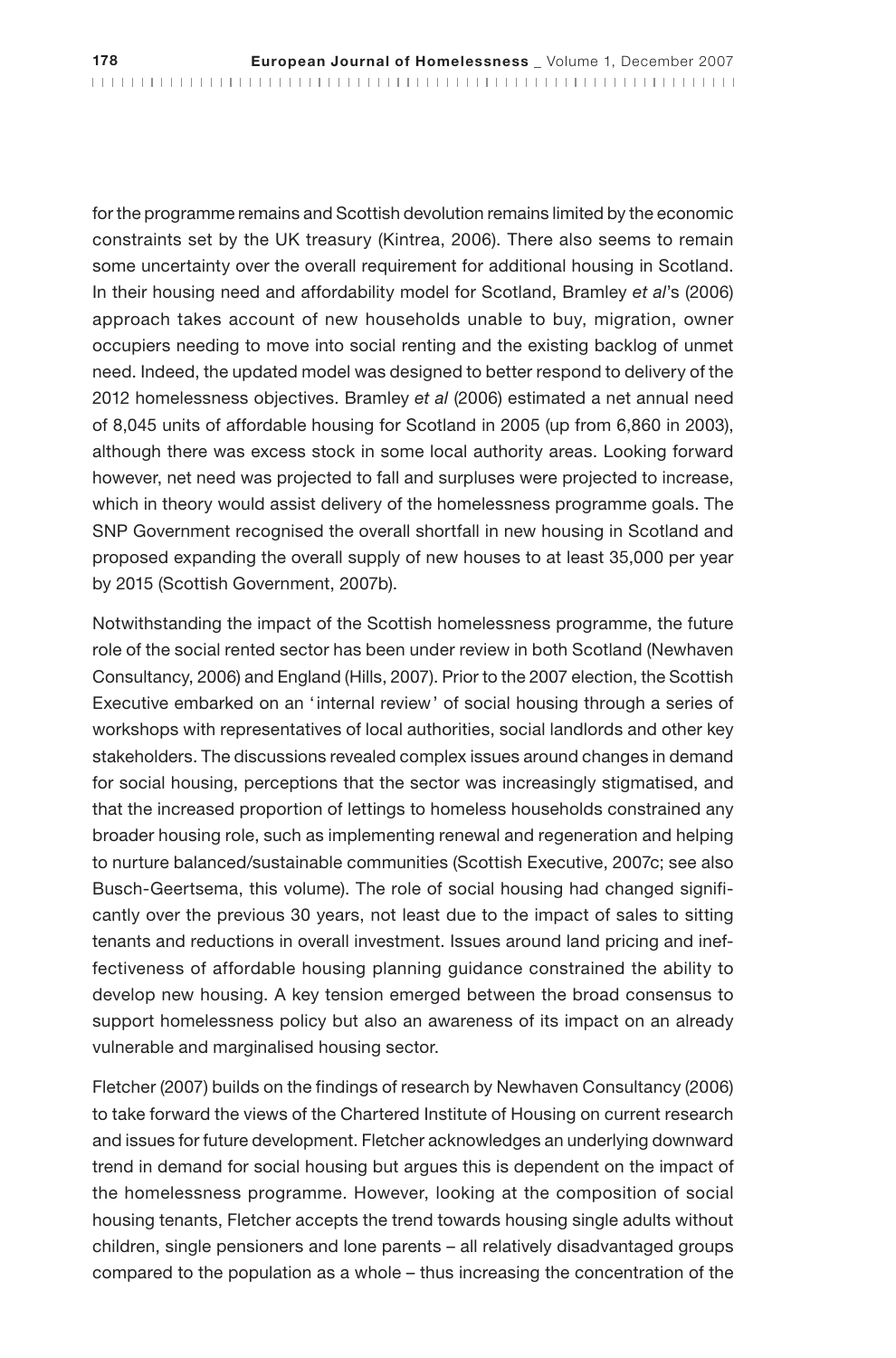poorest/most disadvantaged groups in the social rented sector. Key challenges for the sector emerge in delivering sustainable mixed communities and making affordable rented housing a positive choice for ' ordinary ' (working) people. Central government support for the wider role of sector would be a crucial determining factor here. The Hills (2007) review for England also recognised the increasing polarisation between tenures and identified similar trends in the tenant profile within social housing (e.g. high dependency on benefits and low economic activity). An extreme outcome for Scotland could be the prospect that the sector would only house homeless households and become even more highly stigmatised.

Such a fear was reported in Anderson and Thomson's (2005) study of the early impact of legislative change with respect to young people:

'….the homelessness legislation, when fully in place, will see the end of people in the area being housed from waiting lists. We are already receiving twice the number of homelessness presentations as we get in empty homes each year. As the priority groups extend, we will not be able to cope' (respondent in Scottish local authority survey, p.34).

To counter this possibility of Scottish social housing becoming a sector of the last resort, the Chartered Institute of Housing recommends that the social sector embraces provision of mid-rent and low-cost ownership housing options, collaborates better with the private sector, and generally works to improve quality (Fletcher, 2007). It also urges the Scottish Government to commit to a building programme of 30,000 dwellings over the coming 3 years – although an even higher target of 35,000 per year was set in the Scottish Government's own (2007b) discussion paper.

#### *Future progress and opportunities for policy learning*

If review and design was the glamorous element of the policy process, desired outcomes will only be achieved through the hard graft of implementation. Having accepted the Task Force recommendations, the 'rational policy process' would require sufficient ongoing political commitment and resources for effective implementation, as well as ongoing evaluation of outcomes, in order to achieve the 2012 target.

Returning to Scotland in 2007, the new First Minister and the Minister for Communities have an opportunity at the mid-implementation point to take stock of progress and instil any required new momentum into programme delivery. This is an agenda which retains genuine and strong consensus across the Scottish housing and homelessness sector and on which the international housing community is waiting to see if Scotland delivers a model which they can follow.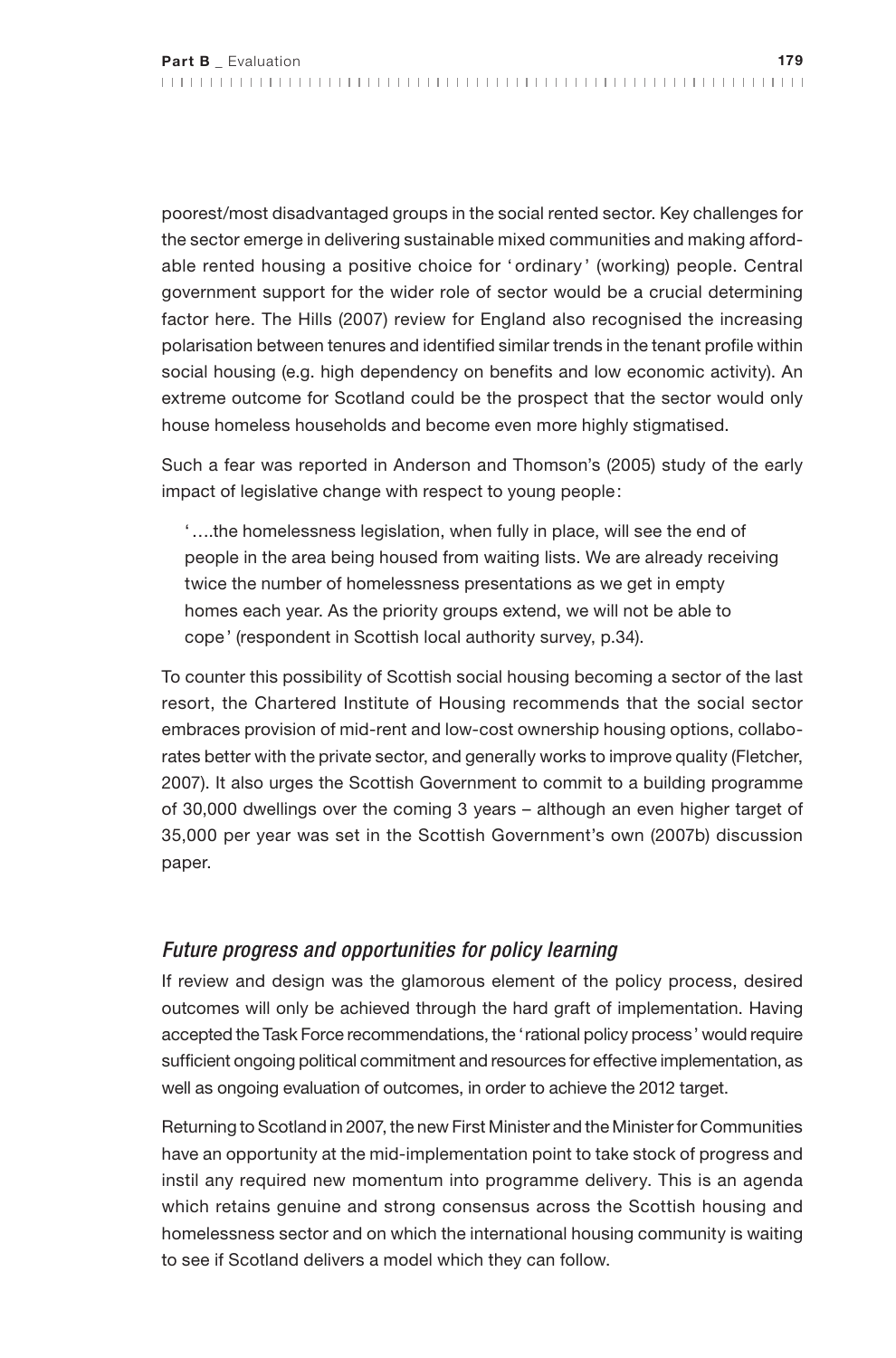#### **> References**

Anderson, I. (2004) Housing, homelessness and the welfare state in the UK, *European Journal of Housing Policy* 4 (3) pp. 369-389. [Special issue on homelessness includes papers from other EU countries].

Anderson, I. (2007) Tackling street homelessness in Scotland: the evolution and impact of the Rough Sleepers Initiative, *Journal of Social Issues*, 63(3), pp623-640.

Anderson, I. & Thomson, S. (2005) *More priority needed: the impact of legislative change on young homeless people's access to housing and support* (London: Shelter).

Anderson, I. & Tulloch, D. (2000) *Pathways through homelessness: a review of the research evidence*, Homelessness Task Force Series (Edinburgh: Scottish Homes).

Bramley, G., Karley, N. K. & Watkins, D. (2006) *Local Housing Need and Affordability Model for Scotland. Summary of Update (2005)* (Edinburgh: Scottish Executive and Communities Scotland).

Busch-Geertsema, V. (this volume) Measures to Achieve Social Mix and their Impact on Access to Housing for People who are Homeless.

Chartered Institute of Housing (Scotland) (2007) *Briefing: Scottish Government's Initial Housing Priorities* (Edinburgh: CIH(S)).

Communities Scotland (2005) *Key themes from inspection: homelessness* (Edinburgh: Communities Scotland).

Drake, M. (1989) Fifteen years of homelessness in the UK, *Housing Studies* 4 (2) pp.119-127.

Edgar, W. & Meert, H. (2005) *Fourth review of statistics on homelessness in Europe: the ethos definition of homelessness* (Brussels : FEANTSA).

Evans, A. (1999) Rationing device or passport to social housing? The operation of the homelessness legislation in Britain in the 1990s, in: S. Hutson & D. Clapham, *Homelessness: public policies and private troubles* (London: Cassals).

Fitzpatrick, S. (2001) *Research for the Homelessness Task Force: A summary* (Edinburgh: Scottish Executive).

Fitzpatrick, S. (2004) Homelessness policy in Scotland, in: D. Sim (Ed.) *Housing and public policy in Scotland* (Coventry: Chartered Institute of Housing) pp. 183-198.

Fitzpatrick, S. & Jones, A. (2005) Pursuing social justice or social cohesion? Coercion in street homelessness policies in England, *Journal of Social Policy* 34 (3) pp. 389-406.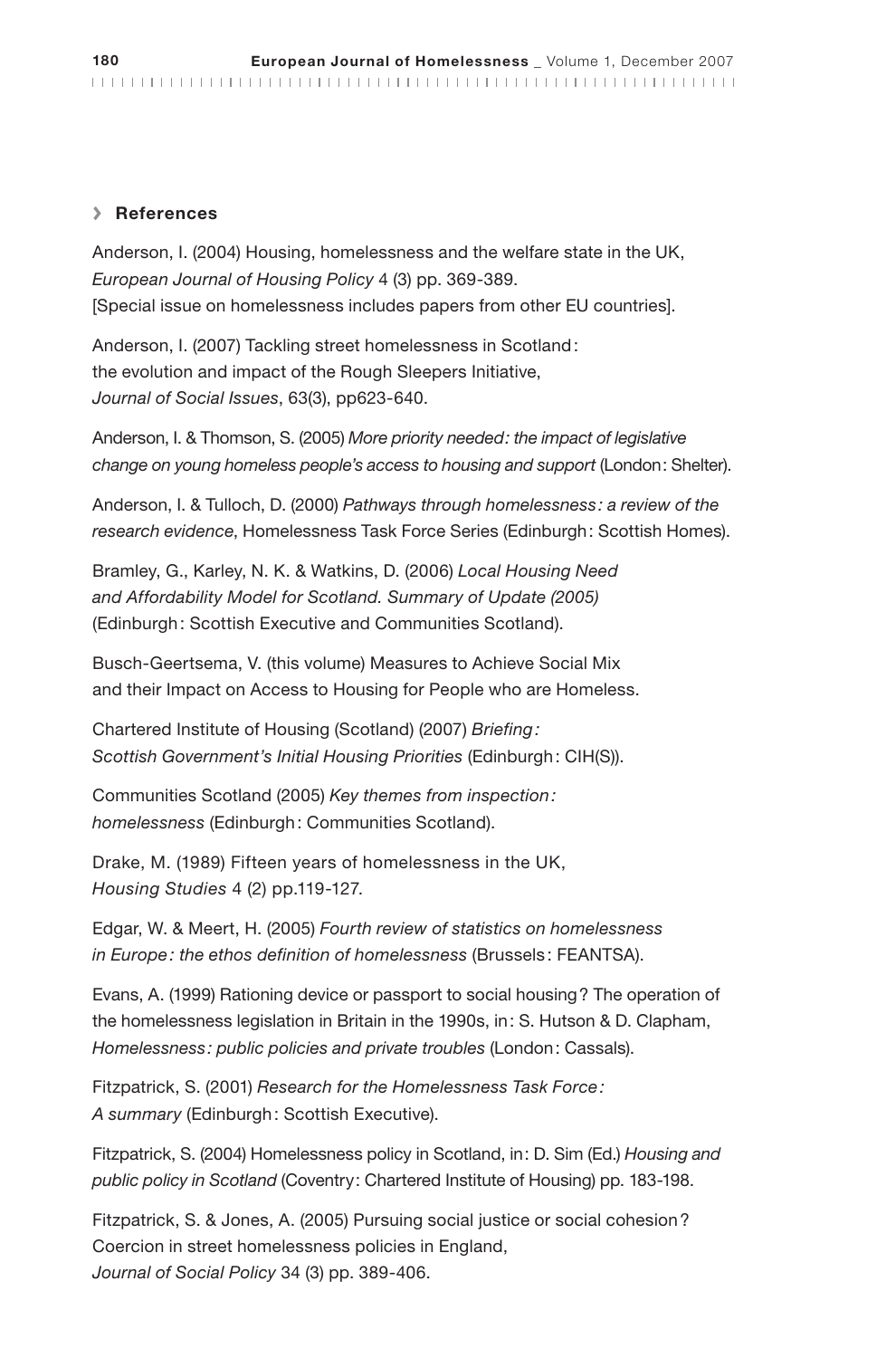Fitzpatrick, S., Pleace, N. & Bevan, M. (2005) *Final evaluation of the Rough Sleepers Initiative* (Edinburgh: Scottish Executive).

Fletcher, N. (2007) *The future of the social housing sector in Scotland in delivering successful, mixed communities* (Edinburgh: Chartered Institute of Housing (Scotland)).

Goodlad, R. (2005) Scottish Homelessness Policy : Advancing Social Justice? *Scottish Affairs* 50, winter pp. 86-105.

Hills, J. (2007) *Ends and Means : the future roles of social housing in England,* Case Report 34 (London: London School of Economics).

Homelessness Monitoring Group (2004, 2005, 2006) *Delivering the Action Plan for Prevention and Effective Response, Annual Report* (Edinburgh: Scottish Executive).

Homelessness Monitoring Group (2007) *Paper 116(IP)/2007. Information Paper: Updates, June 2007.* (Edinburgh: Scottish Executive).

Homelessness Task Force. (2000) *Helping homeless people: legislative proposals on homelessness* (Edinburgh: Scottish Executive).

Homelessness Task Force. (2002) *An action plan for prevention and effective response.* Homelessness Task Force Final Report (Edinburgh: Scottish Executive).

Jardine, L. & Bilton, K. (2006) *Knowledge, understanding and views of homelessness amongst service providers.* (Edinburgh: Scottish Executive Social Research). (Summary : Research Findings 221/2006).

Kintrea, K. (2006) Having it all? Housing reform under devolution, *Housing Studies* 21 (2) pp. 187-207.

Lindblom, C. (1959) The science of 'muddling through', *Public Administration Review* 18 pp. 78-88.

Lipsky, M. (1980) *Street-Level Bureaucracy* (New York: Russell Sage).

Loison, M. (2007) The Scottish policy approach on homelessness and the French Homeless Housing Act. (this volume)

Newhaven Consultancy (2006) *The future for social renting in Scotland* (Edinburgh: Chartered Institute of Housing (Scotland)).

Nolan, M. & McLean, I. (2007) *Newsletter: 2012 Homelessness Support Project.*  (Edinburgh: Association of Local Authority Chief Housing Officers (ALACHO)/Scottish Executive).

Office of Public Sector Information (2001) *Housing (Scotland) Act 2001.* UK and Scottish Government Official Publications at http://www.opsi.gov.uk/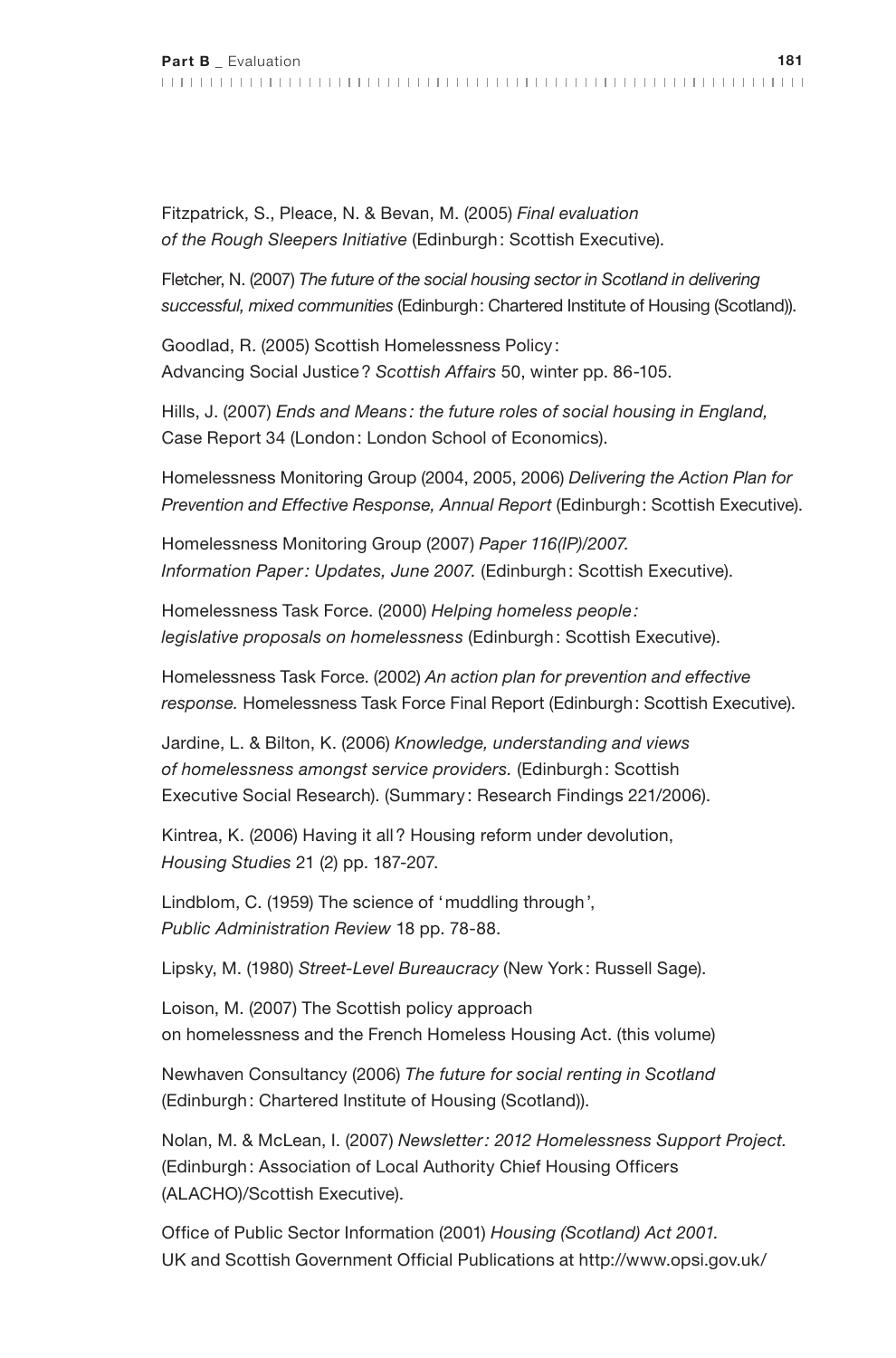Office of Public Sector Information (2003) *Homelessness etc. (Scotland) Act 2003.* UK and Scottish Government Official Publications at http://www.opsi.gov.uk/

Office of Public Sector Information (2004) *Scottish Statutory Instrument 2004 No. 489. The Homeless Persons (Unsuitable Accommodation) (Scotland) Order 2004*. UK and Scottish Government Official Publications at http://www.opsi.gov.uk/

Pawson, H., Davidson, E. & Netto, G. (2007) *Evaluation of homelessness prevention activities in Scotland* (Edinburgh: Scottish Executive Development Department).

Rosengard, A., Cunningham, G., Jackson A., Laing, I. & Jones, N. (2006) Intentionally homeless households in Scotland – accommodation and support needs (Edinburgh: Scottish Executive).

SCSH (2006) *Service User Involvement: A study into service user involvement in youth homelessness in Scotland* (Edinburgh: SCSH).

Scottish Executive (2005) *Code of Guidance on Homelessness* (Edinburgh: Scottish Executive).

Scottish Executive (2007a) Operation of the Homeless Persons Legislation in Scotland: Quarters ending 30 June and 30 September 2006.

Scottish Executive (2007b) *Supporting People Client Statistics 2005-6* (Statistical Bulletin: Housing Series no HSG/2007/4) (Edinburgh: Scottish Executive).

Scottish Executive (2007c) *Internal Review of Social Housing Workshops for Social Landlords 9 January-13 February 2007, Summary of proceedings* (Edinburgh: Scottish Executive (internal document)).

Scottish Government. (2007a) *News release, 21 June 07*  (Edinburgh: Scottish Government).

Scottish Government. (2007b) *Firm Foundations : the future of housing in Scotland. A discussion document.* Edinburgh: Scottish Government

Simon, H. (1957) *Administrative Behaviour*, 2nd Edition (New York: Macmillan).

Stephens, M. & Fitzpatrick, S. (2006) *An international review of homelessness and related aspects of housing policy: preliminary findings*. Homelessness Research Summary 4, 2006. (London: Communities and Local Government Publications).

Strachan, V., Nauman, L., Adams, C., Elrick, J. & Richards, F. (2005a) *Methodology for assessing the implications of expanding priority need.* (Edinburgh: Scottish Executive).

Strachan, V**.**, Nauman, L., Adams, C., & Elrick, J. (2005b) *Operation of power to modify local connection provisions* (Edinburgh: Scottish Executive).